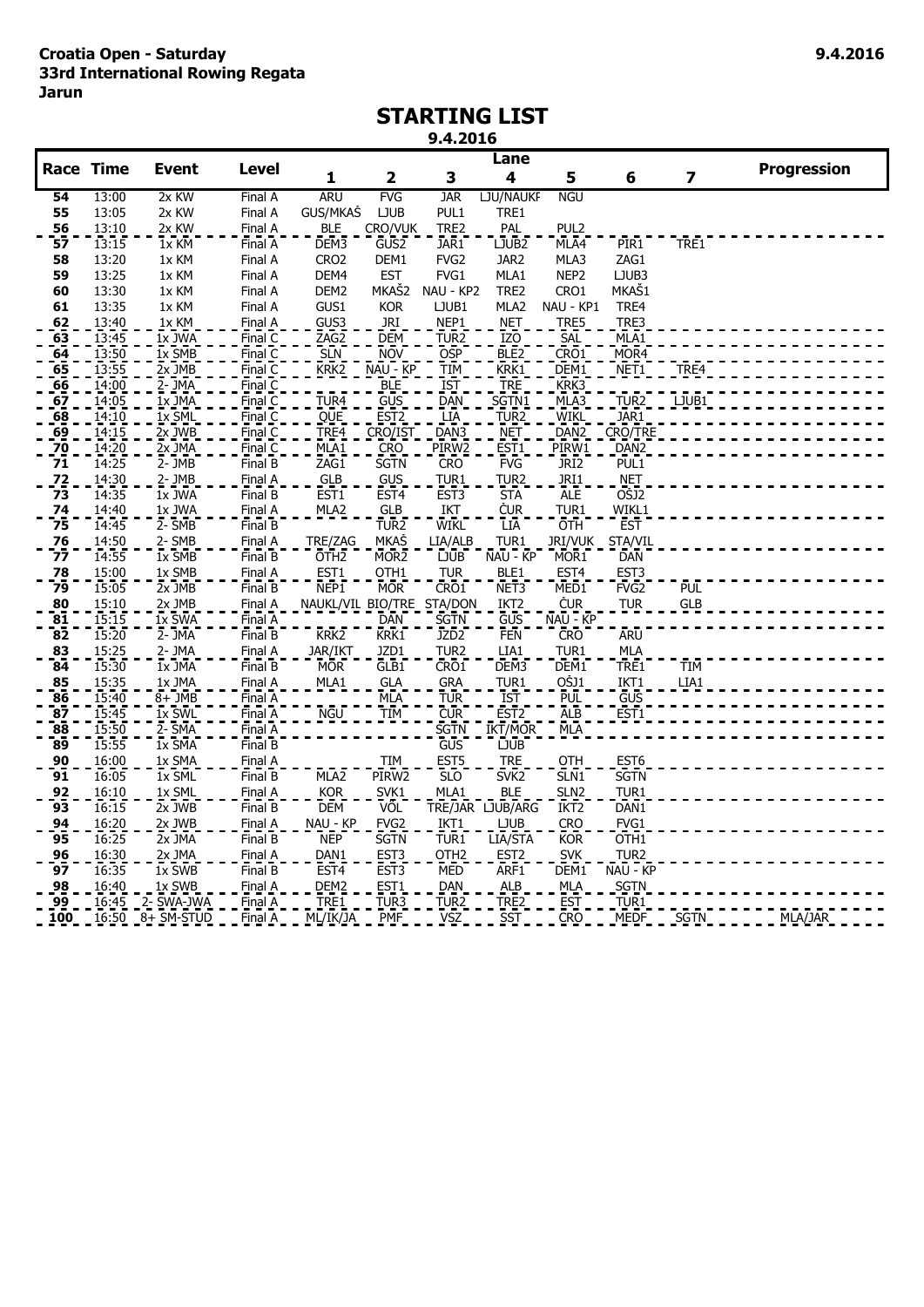| <b>Jarun</b>      | Croatia Open - Saturday<br>33rd International Rowing Regata |                                     | 9.4.2016<br>Race: 4  |             |                          |
|-------------------|-------------------------------------------------------------|-------------------------------------|----------------------|-------------|--------------------------|
| Start 63<br>13:45 |                                                             |                                     |                      |             | <b>Final C</b><br>1x JWA |
| LANE              | <b>CODE</b>                                                 | <b>CLUB</b>                         |                      | <b>CREW</b> |                          |
| 1                 | ZAG2                                                        | Zagreb                              | Lucijana Bogdanovski |             |                          |
| 2                 | <b>DEM</b>                                                  | Dravske elektrane<br>Maribor        | Mo Lipovec           |             |                          |
| 3                 | TUR <sub>2</sub>                                            | <b>Turkish Rowing</b><br>Federation | Didem Sürer          |             |                          |

|   | 170        | Izola                                            | Alja Škrlj |
|---|------------|--------------------------------------------------|------------|
| 5 | <b>SAL</b> | Salzburger Ruderklub Valentina Tollinger<br>Move |            |

Mladost Iva Polonji

6 MLA1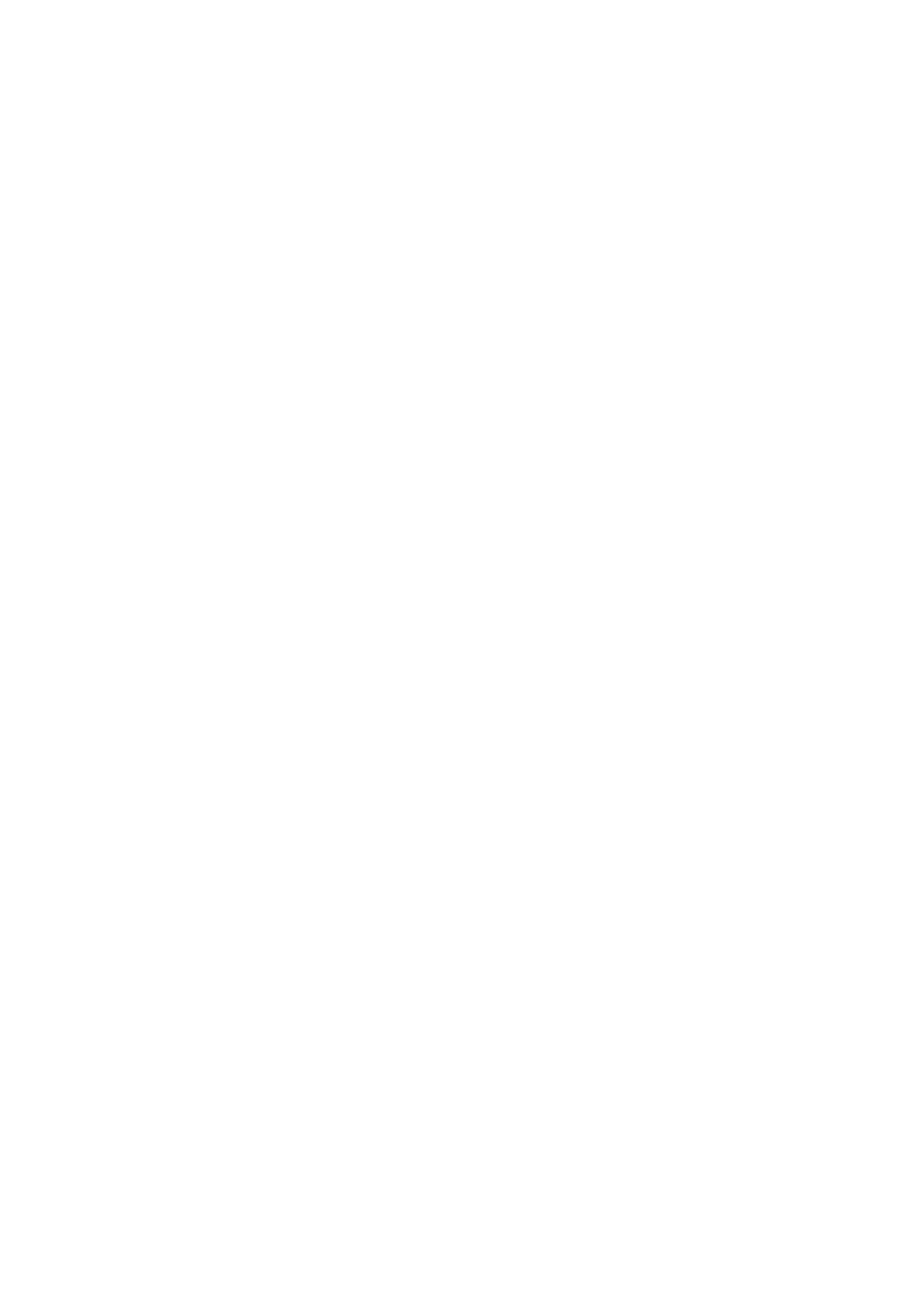|                   | Croatia Open - Saturday<br>33rd International Rowing Regata |                                     |                  |             |                          |  |  |  |
|-------------------|-------------------------------------------------------------|-------------------------------------|------------------|-------------|--------------------------|--|--|--|
| Jarun             |                                                             |                                     |                  |             |                          |  |  |  |
| Start 64<br>13:50 |                                                             |                                     |                  |             | <b>Final C</b><br>1x SMB |  |  |  |
| LANE              | <b>CODE</b>                                                 | <b>CLUB</b>                         |                  | <b>CREW</b> |                          |  |  |  |
| 1                 | <b>SLN</b>                                                  | Slnava Pieštany                     | Ondrej Kovačovič |             |                          |  |  |  |
| $\overline{2}$    | <b>NOV</b>                                                  | Nova                                | Toni Sršen       |             |                          |  |  |  |
| 3                 | <b>OSP</b>                                                  | Ospedalieri Treviso Nicola Zorzetto |                  |             |                          |  |  |  |
| 4                 | BLE <sub>2</sub>                                            | <b>Bled</b>                         | Marko Hladnik    |             |                          |  |  |  |
| 5                 | CRO1                                                        | Croatia                             | Tomislav Čanić   |             |                          |  |  |  |

Mornar Luka Kovač

6 MOR4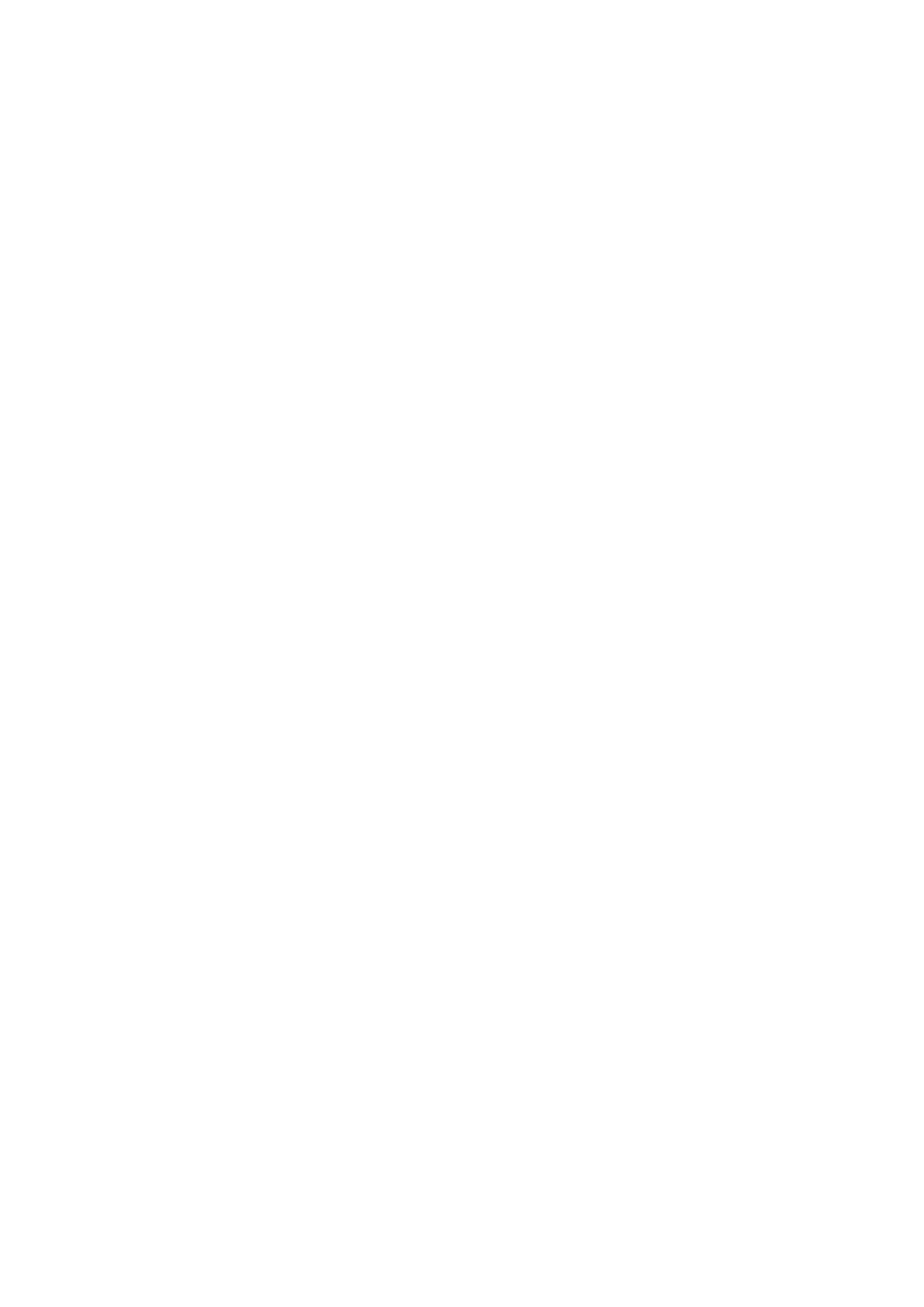| <b>Jarun</b>      |                  |                              |                                 | Race: 7                  |
|-------------------|------------------|------------------------------|---------------------------------|--------------------------|
| Start 65<br>13:55 |                  |                              |                                 | <b>Final C</b><br>2x JMB |
| LANE              | <b>CODE</b>      | <b>CLUB</b>                  | <b>CREW</b>                     |                          |
| 1                 | KRK <sub>2</sub> | Krka                         | Jerko Radovčić, Kristijan Papak |                          |
| $\overline{2}$    | NAU - KP         | Nautilus - Koper             | Enej Rojc, Tim Kramberger       |                          |
| 3                 | TIM              | Timavo                       | RiccardoFulginiti, Marco Prodan |                          |
| 4                 | KRK1             | Krka                         | Nino Perišić, Stipe Koloper     |                          |
| 5                 | DEM1             | Dravske elektrane<br>Maribor | Jaša Bašl, Blaž Puhek           |                          |
| 6                 | NET1             | Nettuno Trieste              | Marco Canciani, Marc Snidersic  |                          |
| 7                 | TRE4             | Trešnjevka                   | Vinko Zoričić, Viktor Pujas     |                          |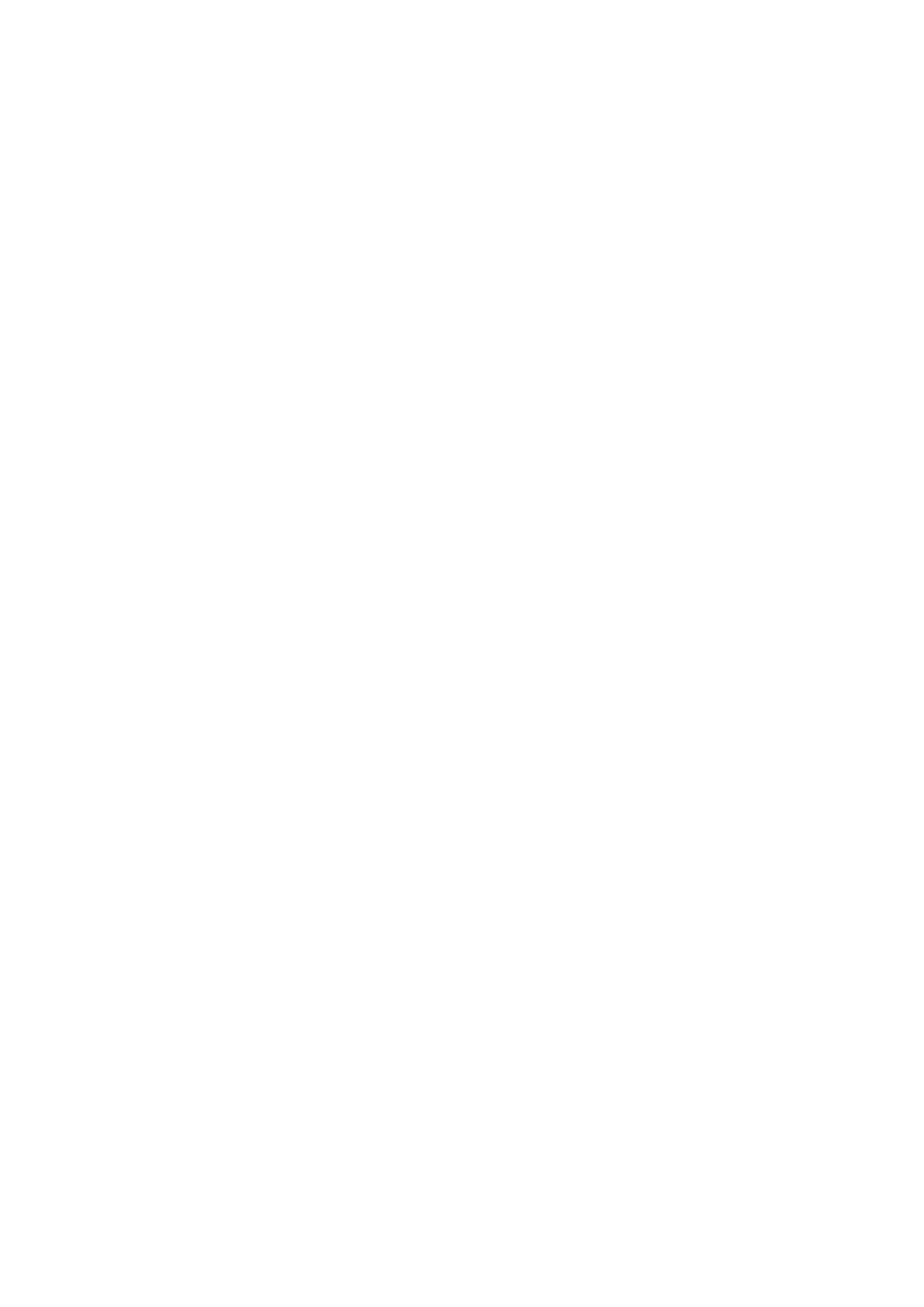|                   | Croatia Open - Saturday<br>33rd International Rowing Regata |             |                                |                          |  |  |  |
|-------------------|-------------------------------------------------------------|-------------|--------------------------------|--------------------------|--|--|--|
| <b>Jarun</b>      |                                                             |             |                                | Race: 9                  |  |  |  |
| Start 66<br>14:00 |                                                             |             |                                | <b>Final C</b><br>2- JMA |  |  |  |
| LANE              | <b>CODE</b>                                                 | <b>CLUB</b> | <b>CREW</b>                    |                          |  |  |  |
| 2                 | <b>BLE</b>                                                  | Bled        | Simon Bulovec, Tevž Koselj     |                          |  |  |  |
| 3                 | <b>IST</b>                                                  | Istra       | Korado Peruško, Moreno Božac   |                          |  |  |  |
| 4                 | <b>TRE</b>                                                  | Trešnjevka  | Leon Bulić, Luka Mandić        |                          |  |  |  |
| 5                 | KRK3                                                        | Krka        | Nikola Dugopoljac, Ante Klarić |                          |  |  |  |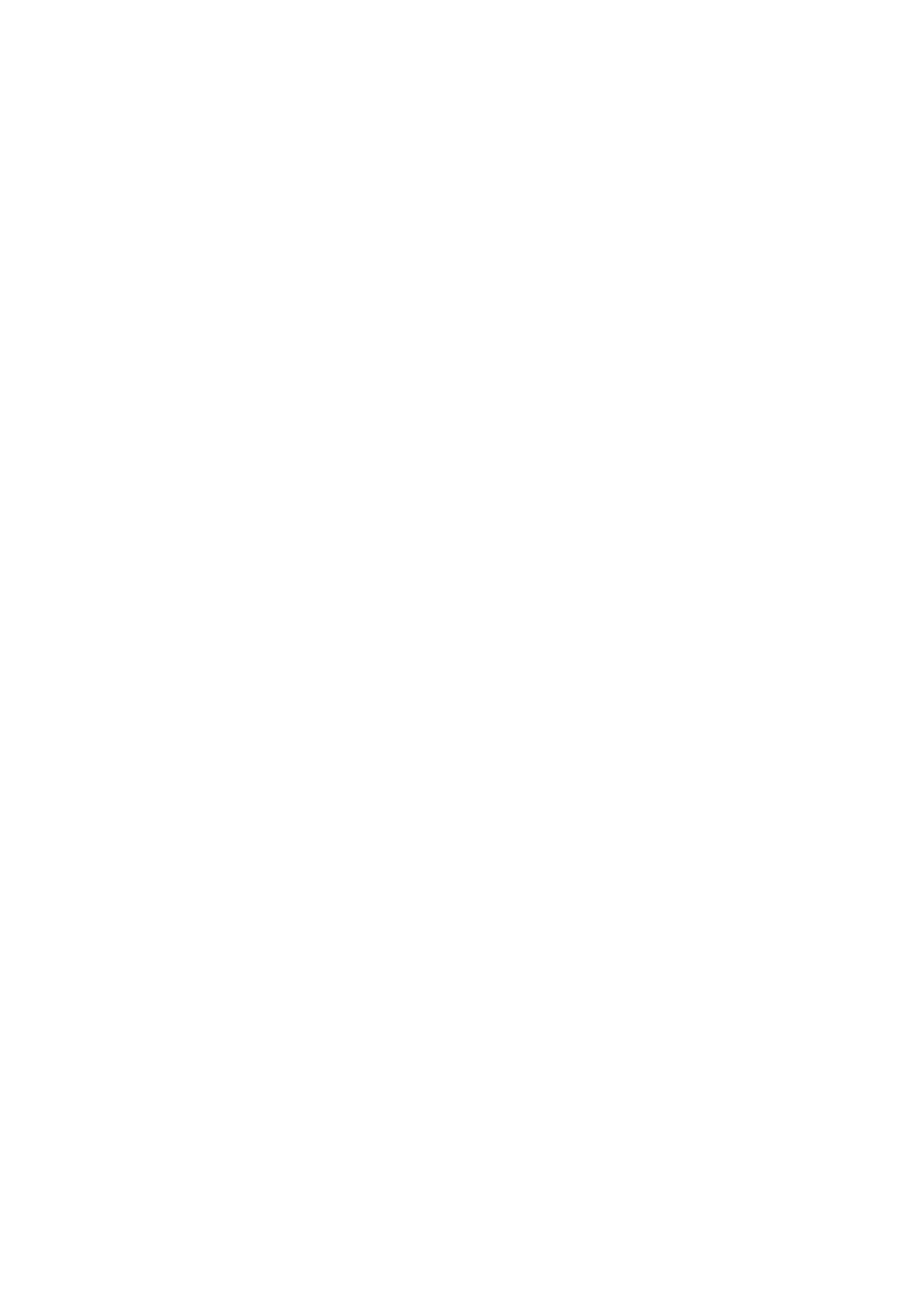7 LJUB1 Ljubljanica Jaka Malešić

| Jarun             | 33rd International Rowing Regata |                                     |                   |             |                          |  |  |  |
|-------------------|----------------------------------|-------------------------------------|-------------------|-------------|--------------------------|--|--|--|
| Start 67<br>14:05 |                                  |                                     |                   |             | <b>Final C</b><br>1x JMA |  |  |  |
| <b>LANE</b>       | <b>CODE</b>                      | <b>CLUB</b>                         |                   | <b>CREW</b> |                          |  |  |  |
| 1                 | TUR4                             | Turkish Rowing<br>Federation        | Ömer Sefa Polat   |             |                          |  |  |  |
| $\overline{2}$    | <b>GUS</b>                       | Gusar                               | Ivan Ivanušić     |             |                          |  |  |  |
| 3                 | <b>DAN</b>                       | <b>Danubius</b>                     | Aleksandar Izda   |             |                          |  |  |  |
| 4                 | SGTN1                            | <b>SGT Nautica</b>                  | Luca Giurgevich   |             |                          |  |  |  |
| 5                 | MLA3                             | <b>Mladost</b>                      | Fran Zufikarpašić |             |                          |  |  |  |
| 6                 | TUR <sub>2</sub>                 | <b>Turkish Rowing</b><br>Federation | Cagatay Sekeröz   |             |                          |  |  |  |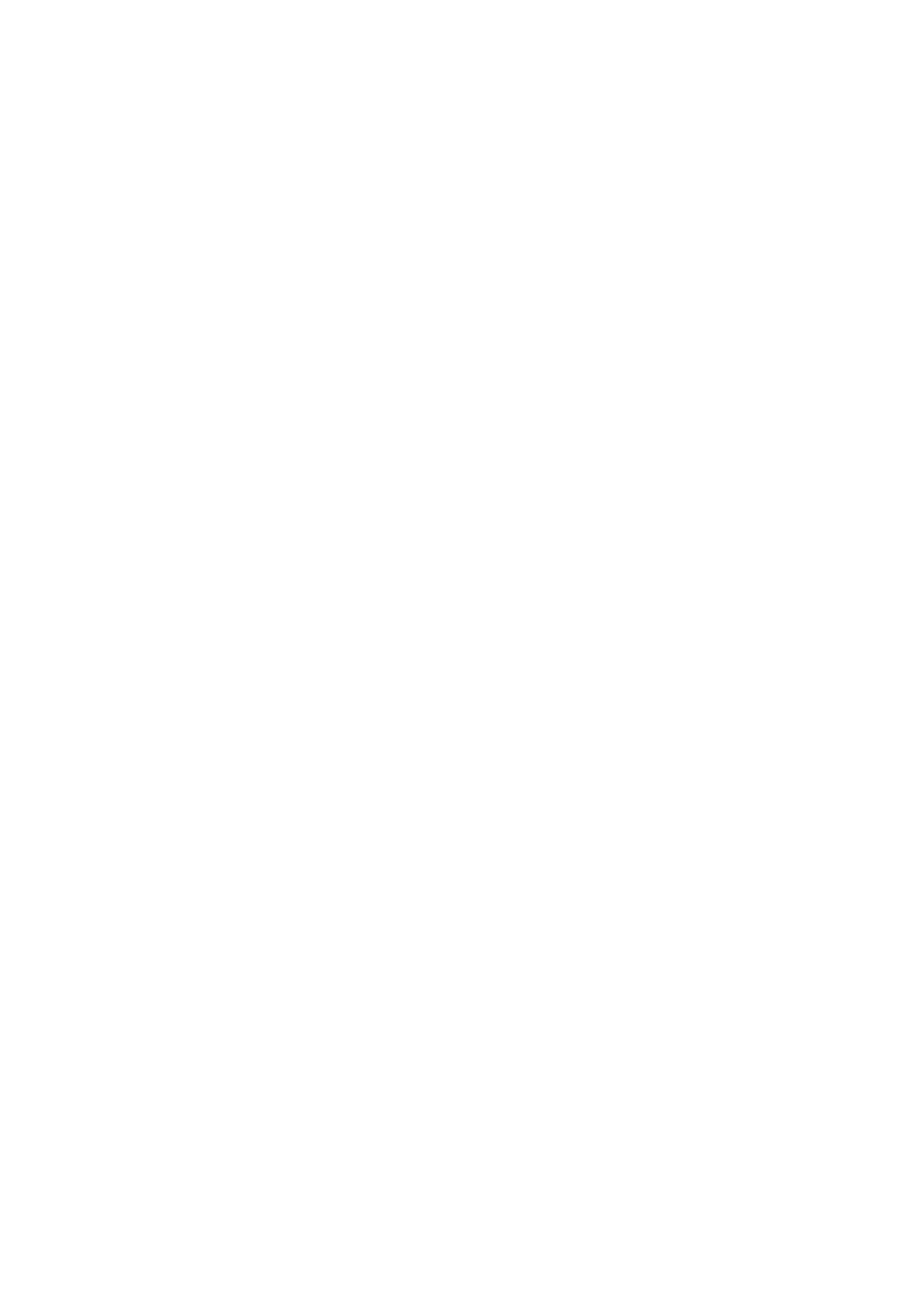| Croatia Open - Saturday<br>33rd International Rowing Regata | 9.4.2016         |                                      |                    |             |                          |
|-------------------------------------------------------------|------------------|--------------------------------------|--------------------|-------------|--------------------------|
| <b>Jarun</b>                                                |                  |                                      |                    |             | <b>Race: 15</b>          |
| Start 68<br>14:10                                           |                  |                                      |                    |             | <b>Final C</b><br>1x SML |
| LANE                                                        | <b>CODE</b>      | <b>CLUB</b>                          |                    | <b>CREW</b> |                          |
| 1                                                           | <b>OUE</b>       | Querini                              | Stefano Morosinato |             |                          |
| 2                                                           | EST <sub>2</sub> | <b>Estonian Rowing</b><br>Federation | <b>Andrus Nops</b> |             |                          |
| 3                                                           | <b>LIA</b>       | LIA Wien                             | Jiuri Suchak       |             |                          |
| $\overline{4}$                                              | TUR <sub>2</sub> | <b>Turkish Rowing</b><br>Federation  | Mehmet Kocur       |             |                          |

Wiking Linz Lukas Sinzinger

Jarun Juraj Prokopec

5 WIKL

6 JAR1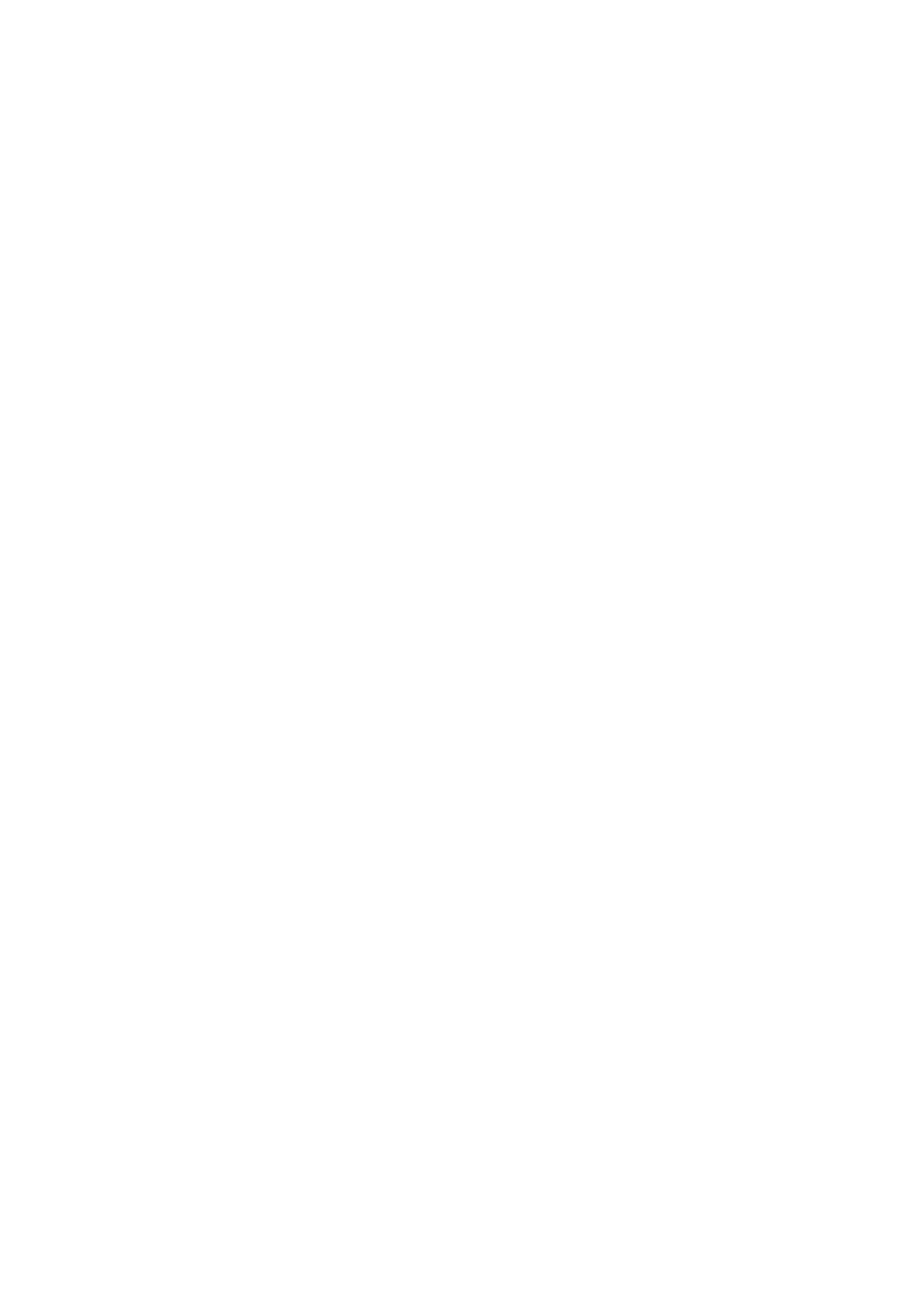|                   | Croatia Open - Saturday<br>33rd International Rowing Regata |                 |                                |                          |  |
|-------------------|-------------------------------------------------------------|-----------------|--------------------------------|--------------------------|--|
| Jarun             |                                                             |                 |                                | <b>Race: 16</b>          |  |
| Start 69<br>14:15 |                                                             |                 |                                | <b>Final C</b><br>2x JWB |  |
| LANE              | <b>CODE</b>                                                 | <b>CLUB</b>     | <b>CREW</b>                    |                          |  |
| 1                 | TRE4                                                        | Trešnjevka      | Karla Brekalo, Lana Trišović   |                          |  |
| 2                 | CRO/IST                                                     | Croatia/ Istra  | Marta Kostelić, Glorija Gjekaj |                          |  |
| 3                 | DAN3                                                        | Danubius        | Katarina Kunović, Dora Šereš   |                          |  |
| 4                 | <b>NET</b>                                                  | Nettuno Trieste | Ludovica Del Torre, Gaia Bunz  |                          |  |
| 5                 | DAN <sub>2</sub>                                            | Danubius        | Jana Tarabić, Milica Lekić     |                          |  |

6 CRO/TRE Croatia/ Trešnjevka Ivana Hrkač, Nika Šimić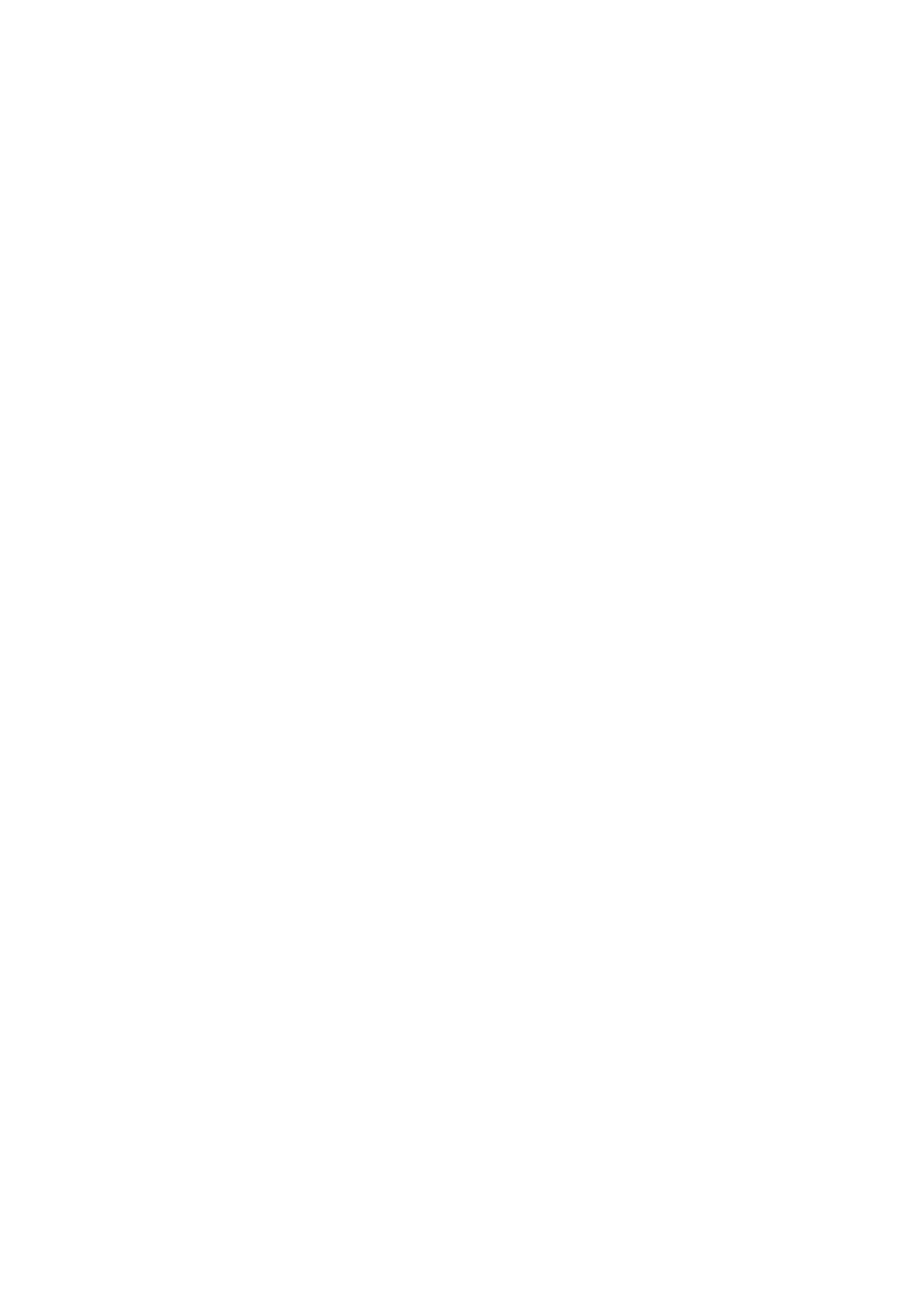|                   | Croatia Open - Saturday<br>33rd International Rowing Regata |                               |                                       |                          |  |  |
|-------------------|-------------------------------------------------------------|-------------------------------|---------------------------------------|--------------------------|--|--|
| Jarun             |                                                             |                               |                                       | <b>Race: 17</b>          |  |  |
| Start 70<br>14:20 |                                                             |                               |                                       | <b>Final C</b><br>2x JMA |  |  |
| LANE              | <b>CODE</b>                                                 | <b>CLUB</b>                   | <b>CREW</b>                           |                          |  |  |
| 1                 | MLA1                                                        | <b>Mladost</b>                | Mislav Konjik, Matej Kovačević        |                          |  |  |
| 2                 | <b>CRO</b>                                                  | Croatia                       | Filip Lesić, Karlo Habuda             |                          |  |  |
| 3                 | PIRW <sub>2</sub>                                           | Pirat Wien                    | Johannes Hafergut, Umberto Bertagnoli |                          |  |  |
| 4                 | EST <sub>1</sub>                                            | Estonian Rowing<br>Federation | Margus Kodasmaa, Mrtin Rahuoja        |                          |  |  |
| 5                 | PIRW1                                                       | Pirat Wien                    | Levi Weber, Oskar Moser               |                          |  |  |

Danubius Milan Švonja, Ivan Grubor

6 DAN2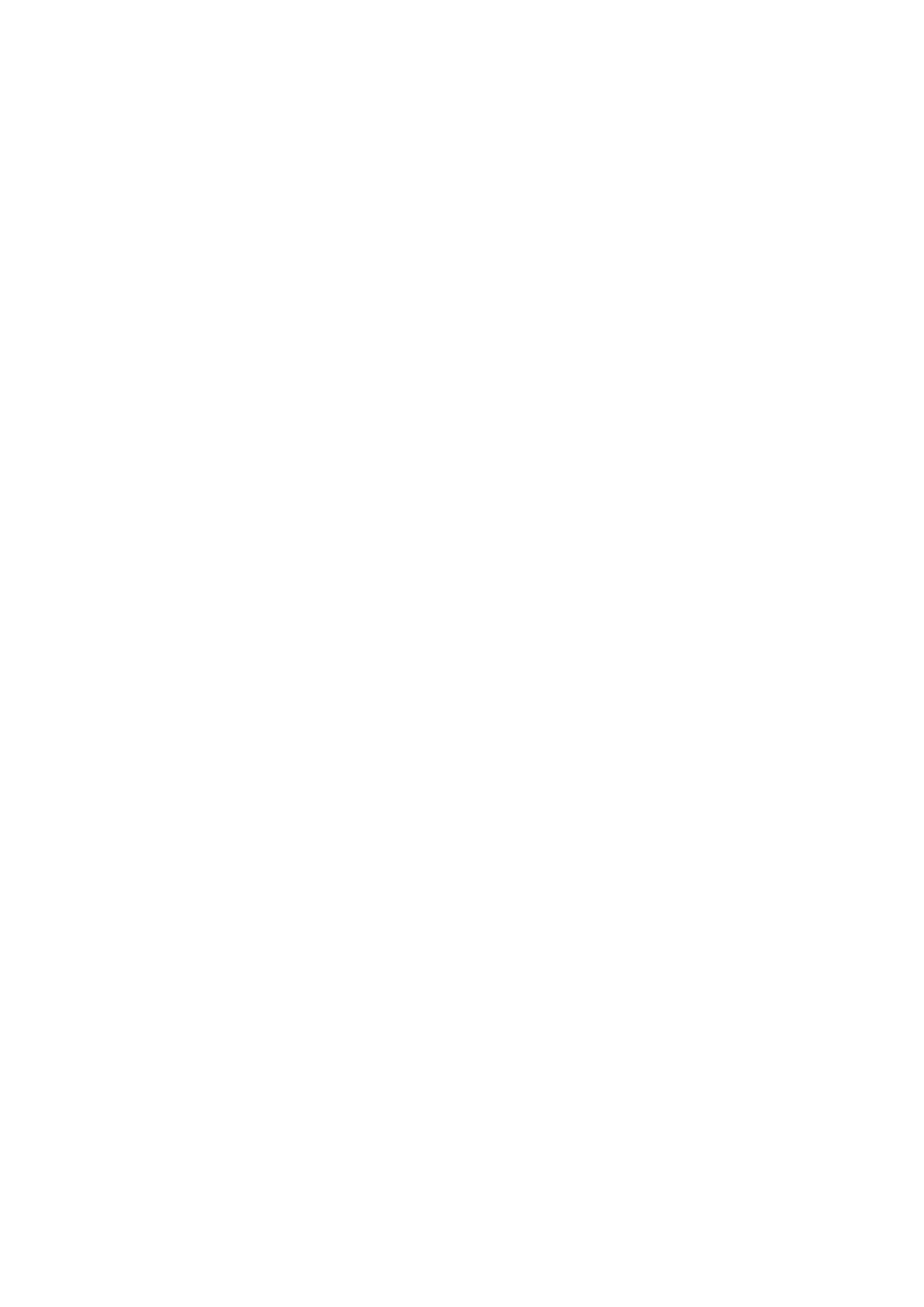|                   | Croatia Open - Saturday<br>33rd International Rowing Regata |                    |                                                           |                             |  |  |
|-------------------|-------------------------------------------------------------|--------------------|-----------------------------------------------------------|-----------------------------|--|--|
| Jarun             |                                                             |                    |                                                           | Race: 3                     |  |  |
| Start 71<br>14:25 |                                                             |                    |                                                           | <b>Final B</b><br>$2 - JMB$ |  |  |
| LANE              | <b>CODE</b>                                                 | <b>CLUB</b>        | <b>CREW</b>                                               |                             |  |  |
| 1                 | ZAG1                                                        | Zagreb             | Eugen Vrdoljak, Luka Keran                                |                             |  |  |
| 2                 | <b>SGTN</b>                                                 | <b>SGT Nautica</b> | Federico Liu, Tommaso Ferronato                           |                             |  |  |
| 3                 | <b>CRO</b>                                                  | Croatia            | Lovro Stanić, Matiaj Turčić                               |                             |  |  |
| 4                 | <b>FVG</b>                                                  |                    | Friuli Venezia Giulia Gabriele Dionis, Matteo Castiglione |                             |  |  |
| 5                 | JRI2                                                        | Jadran Rijeka      | Mateo Stojšić, Janko Tomac                                |                             |  |  |

Pullino Matteo Castiglione, Gabriele Dionis

6 PUL1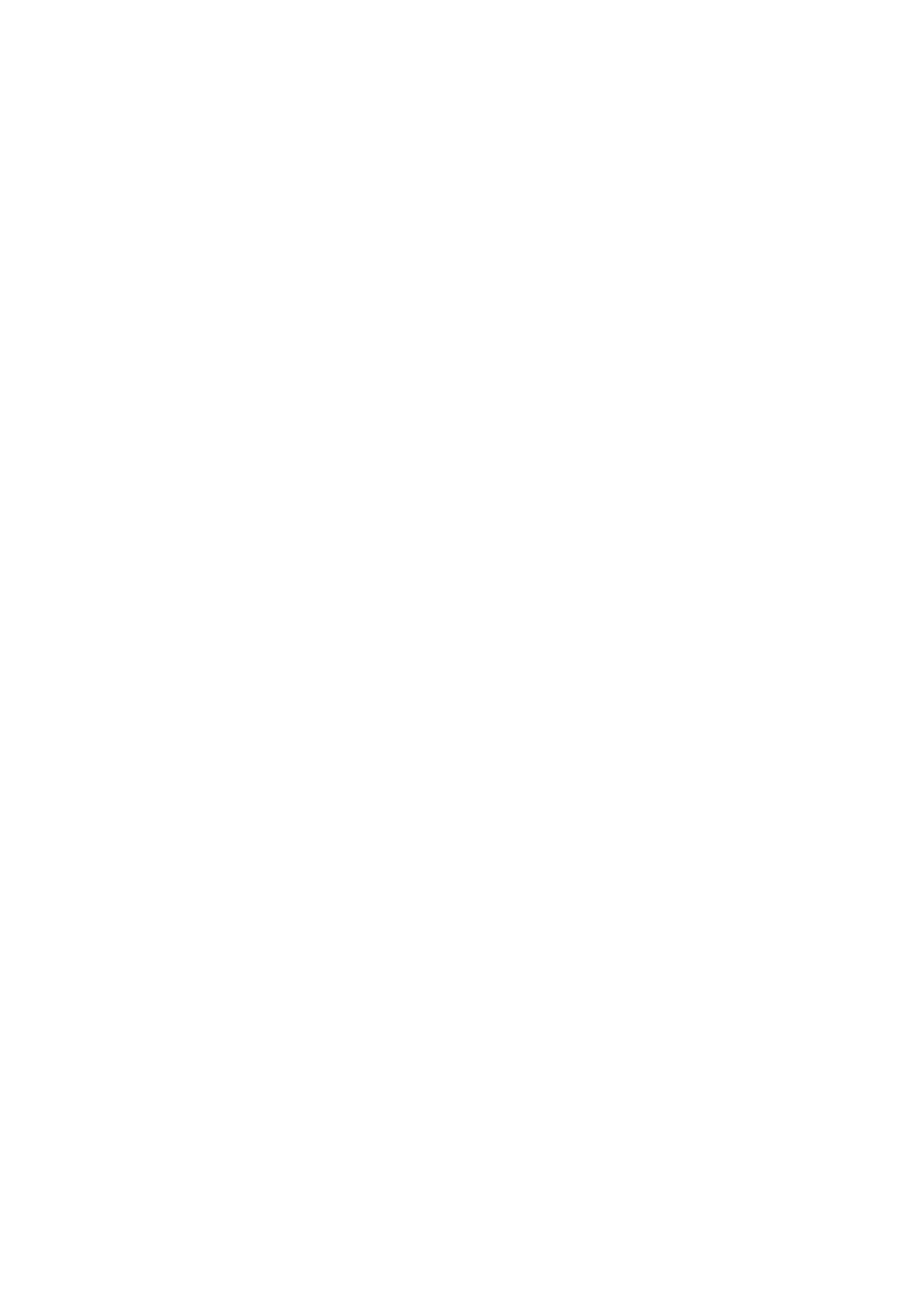|                   | Croatia Open - Saturday<br>33rd International Rowing Regata |                                     |                                          |                      |  |  |
|-------------------|-------------------------------------------------------------|-------------------------------------|------------------------------------------|----------------------|--|--|
| Jarun             |                                                             |                                     |                                          | Race: 3              |  |  |
| Start 72<br>14:30 |                                                             |                                     |                                          | Final A<br>$2 - JMB$ |  |  |
| LANE              | <b>CODE</b>                                                 | <b>CLUB</b>                         | <b>CREW</b>                              |                      |  |  |
| 1                 | <b>GLB</b>                                                  | Galeb Zemun                         | Kosta Banjac, Andrija Simeunović         |                      |  |  |
| $\overline{2}$    | <b>GUS</b>                                                  | Gusar                               | Dominik Bartulović, Karlo Borković       |                      |  |  |
| 3                 | TUR1                                                        | <b>Turkish Rowing</b><br>Federation | Emre Kubilay Oguz, Bariş Ertürk          |                      |  |  |
| $\overline{4}$    | TUR <sub>2</sub>                                            | Turkish Rowing<br>Federation        | Mehmet Çapanoglu, Halil Ibrahim Güzelbay |                      |  |  |
| 5                 | JRI1                                                        | Jadran Rijeka                       | Vito Papić, Gianni Amižić                |                      |  |  |

Nettuno Trieste Janos Gruden, Enea Pipolo

6 NET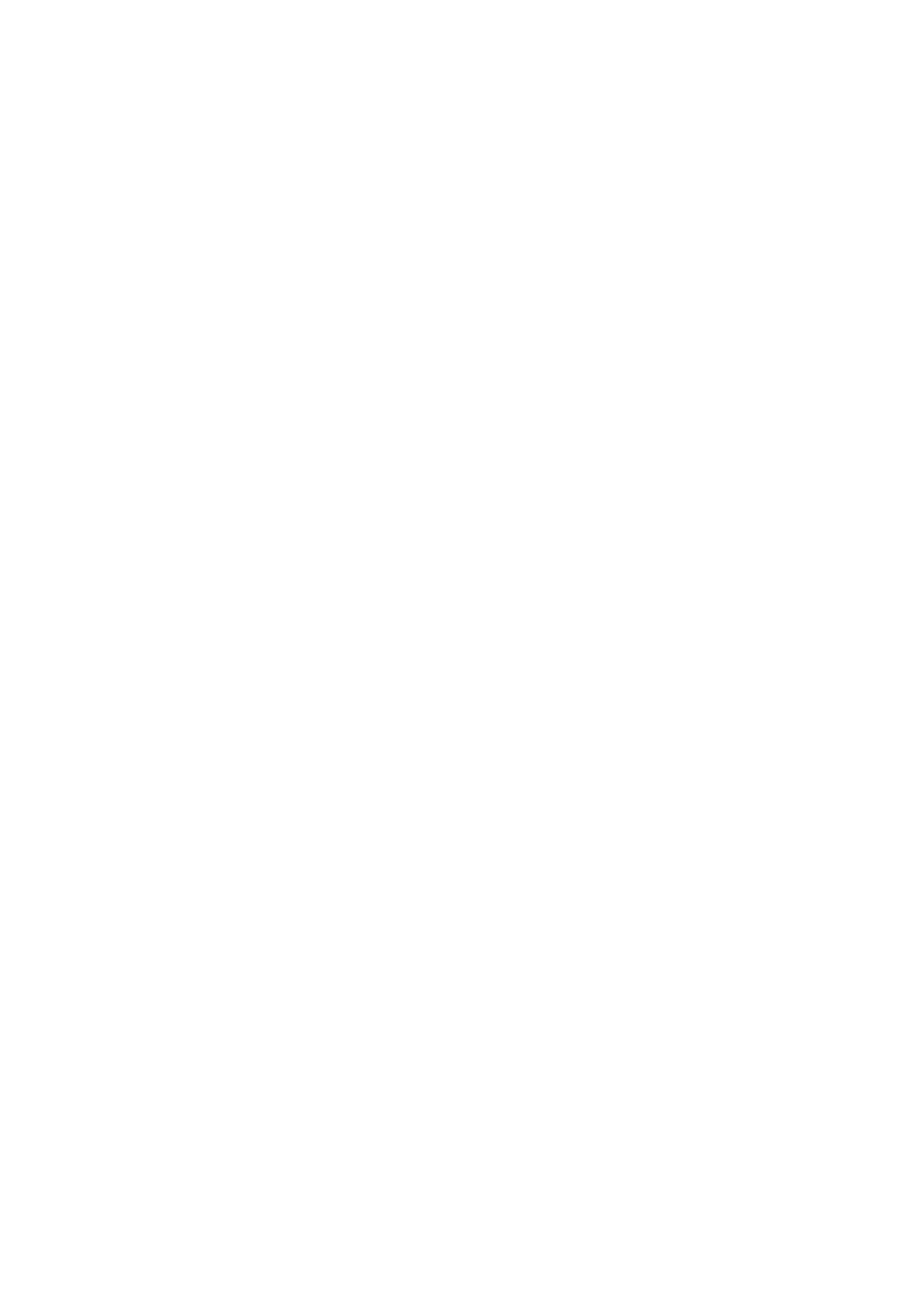| 331 u International Rowllig Regata<br>Jarun | Race: 4<br><b>Final B</b><br>1x JWA |                                      |                 |             |  |
|---------------------------------------------|-------------------------------------|--------------------------------------|-----------------|-------------|--|
| Start 73                                    |                                     |                                      |                 |             |  |
| 14:35                                       |                                     |                                      |                 |             |  |
| LANE                                        | <b>CODE</b>                         | <b>CLUB</b>                          |                 | <b>CREW</b> |  |
|                                             | EST <sub>1</sub>                    | <b>Estonian Rowing</b><br>Federation | Karolin Maesaar |             |  |
|                                             |                                     | Estable Baudes                       |                 |             |  |

6 OŠJ2

| حنمية | ----             | ---                                  |                   | تعملت |
|-------|------------------|--------------------------------------|-------------------|-------|
|       | EST <sub>1</sub> | <b>Estonian Rowing</b><br>Federation | Karolin Maesaar   |       |
| 2     | EST <sub>4</sub> | <b>Estonian Rowing</b><br>Federation | Greta Jaanson     |       |
| 3     | EST3             | <b>Estonian Rowing</b><br>Federation | Leena Kattel      |       |
| 4     | <b>STA</b>       | Staw                                 | Lara Tiefenthaler |       |
| 5     | <b>ALE</b>       | Alemannia                            | Chiara Halama     |       |

Ošjak Ivana Jurković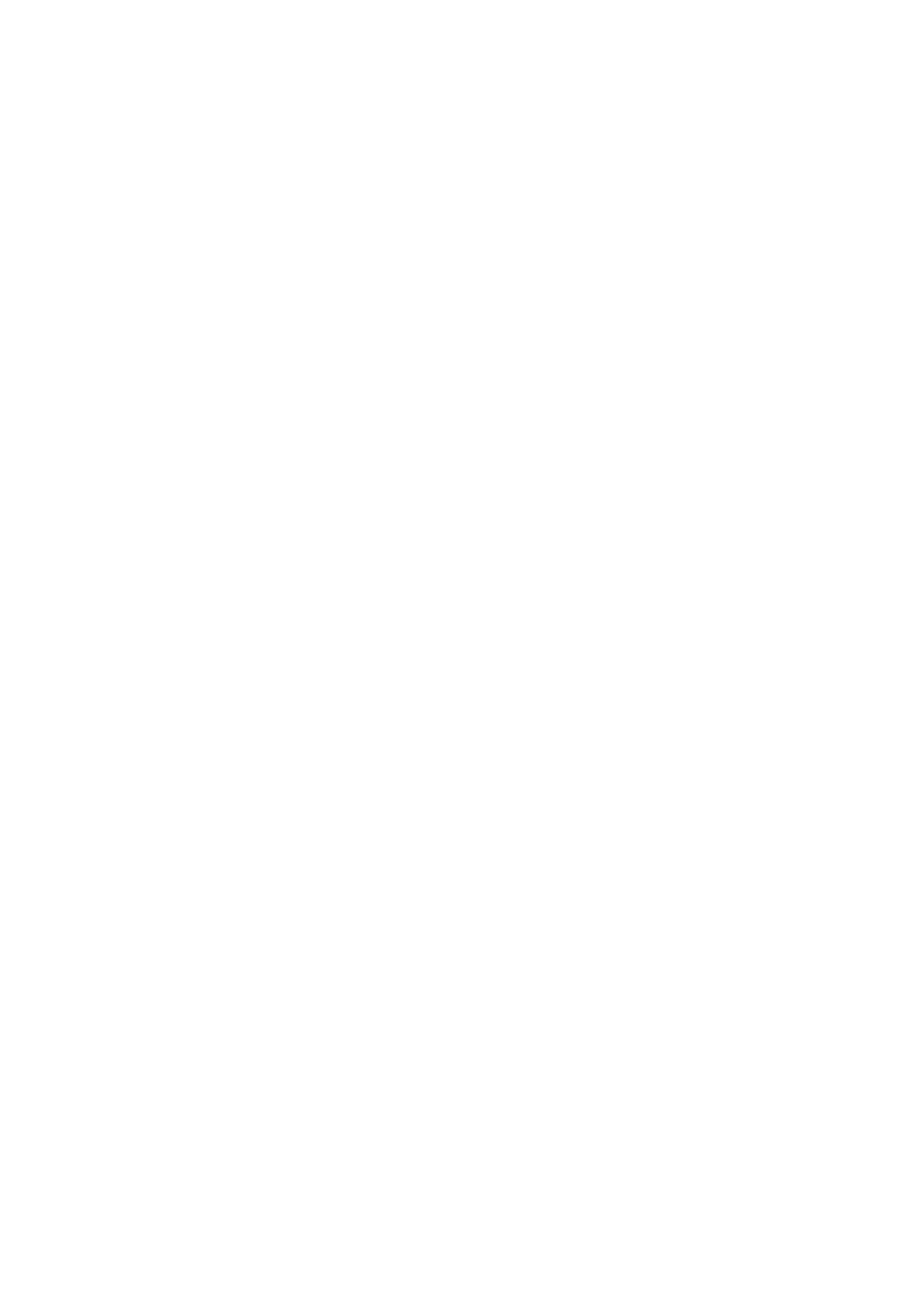| Croatia Open - Saturday<br>33rd International Rowing Regata | 9.4.2016         |                                     |                      |             |                          |
|-------------------------------------------------------------|------------------|-------------------------------------|----------------------|-------------|--------------------------|
| Jarun                                                       |                  |                                     |                      |             | Race: 4                  |
| Start 74<br>14:40                                           |                  |                                     |                      |             | <b>Final A</b><br>1x JWA |
| <b>LANE</b>                                                 | <b>CODE</b>      | <b>CLUB</b>                         |                      | <b>CREW</b> |                          |
| 1                                                           | MLA <sub>2</sub> | Mladost                             | Lorena Vukić         |             |                          |
| $\overline{2}$                                              | <b>GLB</b>       | Galeb Zemun                         | Maša Stanisavljević  |             |                          |
| 3                                                           | IKT              | Iktus                               | Teuta Lea Stojaković |             |                          |
| $\overline{4}$                                              | ČUR              | Čurug                               | Jovana Stanivuk      |             |                          |
| 5                                                           | TUR1             | <b>Turkish Rowing</b><br>Federation | Nisa Arici           |             |                          |
| 6                                                           | WIKL1            | Wiking Linz                         | Miriam Kranzlmüller  |             |                          |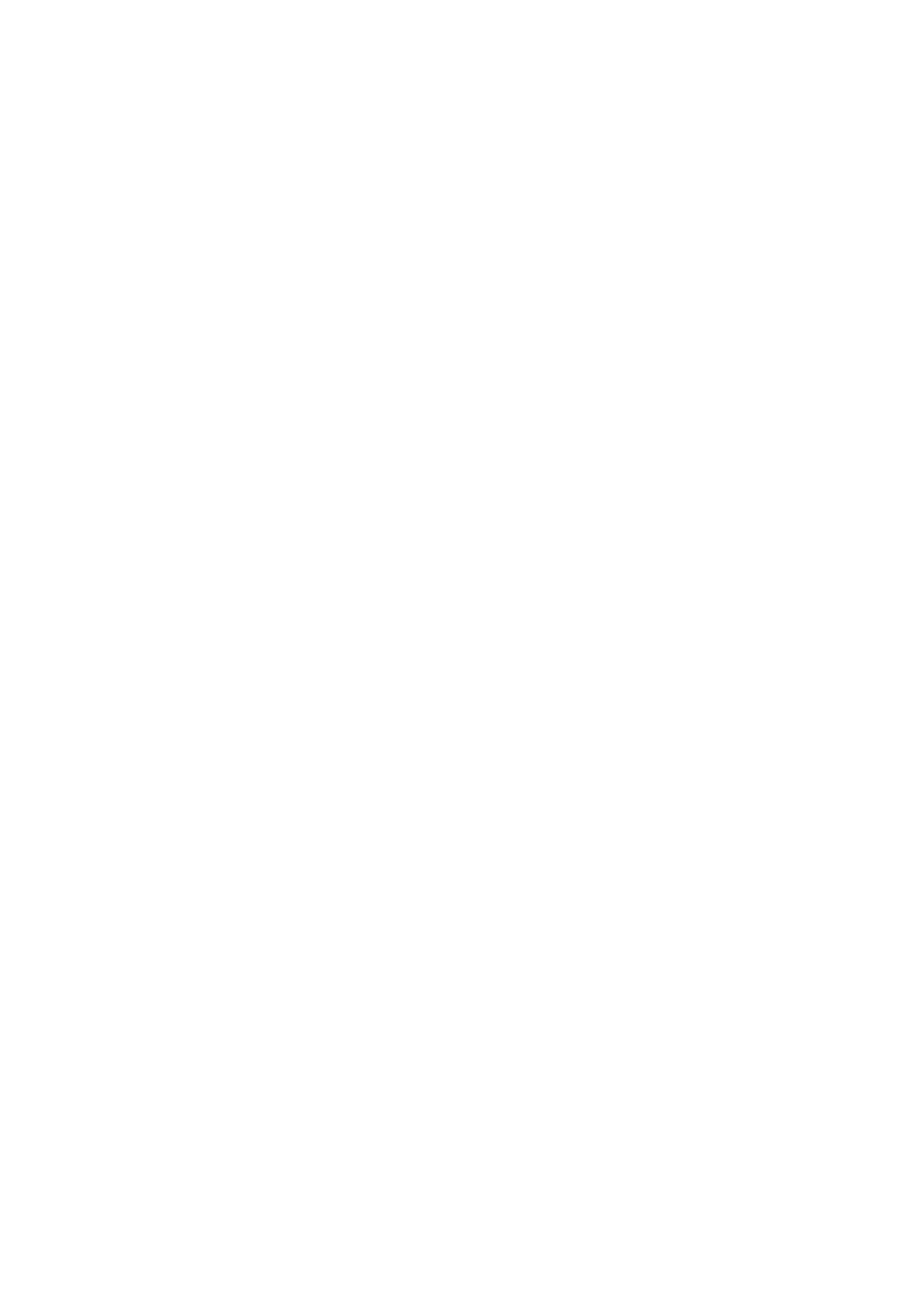| <b>Jarun</b>      |                  |                                     |                                      | Race: 5                 |
|-------------------|------------------|-------------------------------------|--------------------------------------|-------------------------|
| Start 75<br>14:45 |                  |                                     |                                      | <b>Final B</b><br>2-SMB |
| ANE               | <b>CODE</b>      | <b>CLUB</b>                         | <b>CREW</b>                          |                         |
| $\overline{2}$    | TUR <sub>2</sub> | <b>Turkish Rowing</b><br>Federation | Ahmet Emirhan Kuşcuoglu, Ömer Öztürk |                         |
| 3                 | <b>WIKL</b>      | Wiking Linz                         | Xaver Meusburger, Johannes Grantl    |                         |
| 4                 | LIA              | LIA Wien                            | Bruno Bachmair, Nikolaus Beer (1997) |                         |
| 5                 | <b>OTH</b>       | Ottensheim                          | Johannes Hofmayr, Rainer Kepplinger  |                         |
| 6                 | <b>EST</b>       | Estonian Rowing<br>Federation       | Markus Ritson, Daniel Liik           |                         |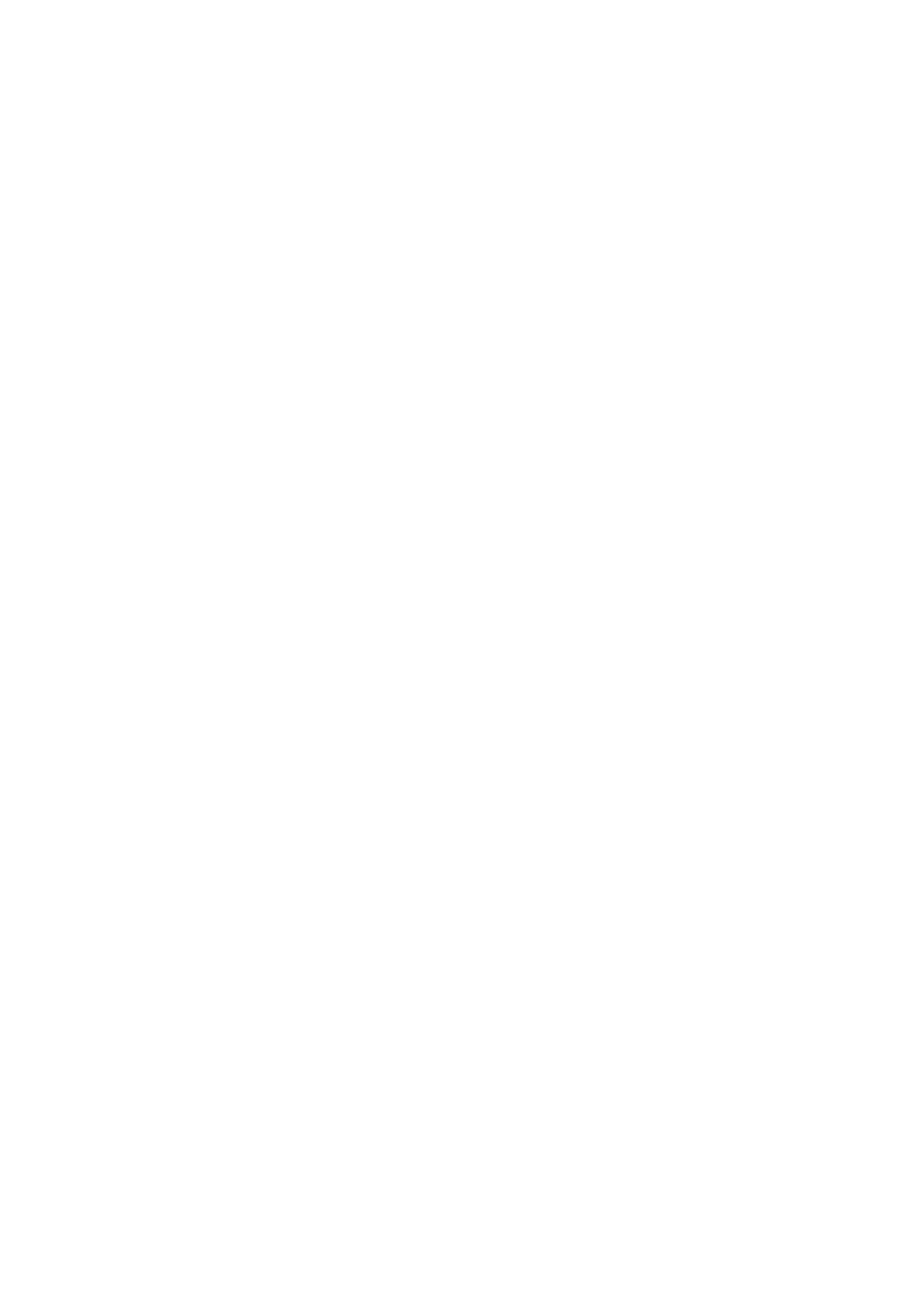| Croatia Open - Saturday<br>33rd International Rowing Regata |             |                              |                                                |                          |  |  |
|-------------------------------------------------------------|-------------|------------------------------|------------------------------------------------|--------------------------|--|--|
| <b>Jarun</b>                                                |             |                              |                                                |                          |  |  |
| Start 76<br>14:50                                           |             |                              |                                                | <b>Final A</b><br>2- SMB |  |  |
| LANE                                                        | <b>CODE</b> | <b>CLUB</b>                  | <b>CREW</b>                                    |                          |  |  |
| 1                                                           | TRE/ZAG     |                              | Trešnjevka/ Zagreb Tin Trucek, Lovro Anzulović |                          |  |  |
| 2                                                           | MKAŠ        | Marina Kaštela               | Toni Čavka, Bernard Samardžić                  |                          |  |  |
| 3                                                           | LIA/ALB     | LIA Wien/ Albatros           | Cristoph Seifriedsberger, Maximilian Kohlmayr  |                          |  |  |
| 4                                                           | TUR1        | Turkish Rowing<br>Federation | Eren Can Aslan, Gökhan Güven                   |                          |  |  |

Danijel Plišić, Mato Brandt

Staw/ Villach Gabriel Hohensasser, Florian Walk

5 JRI/VUK

Jadran Rijeka/

6 STA/VIL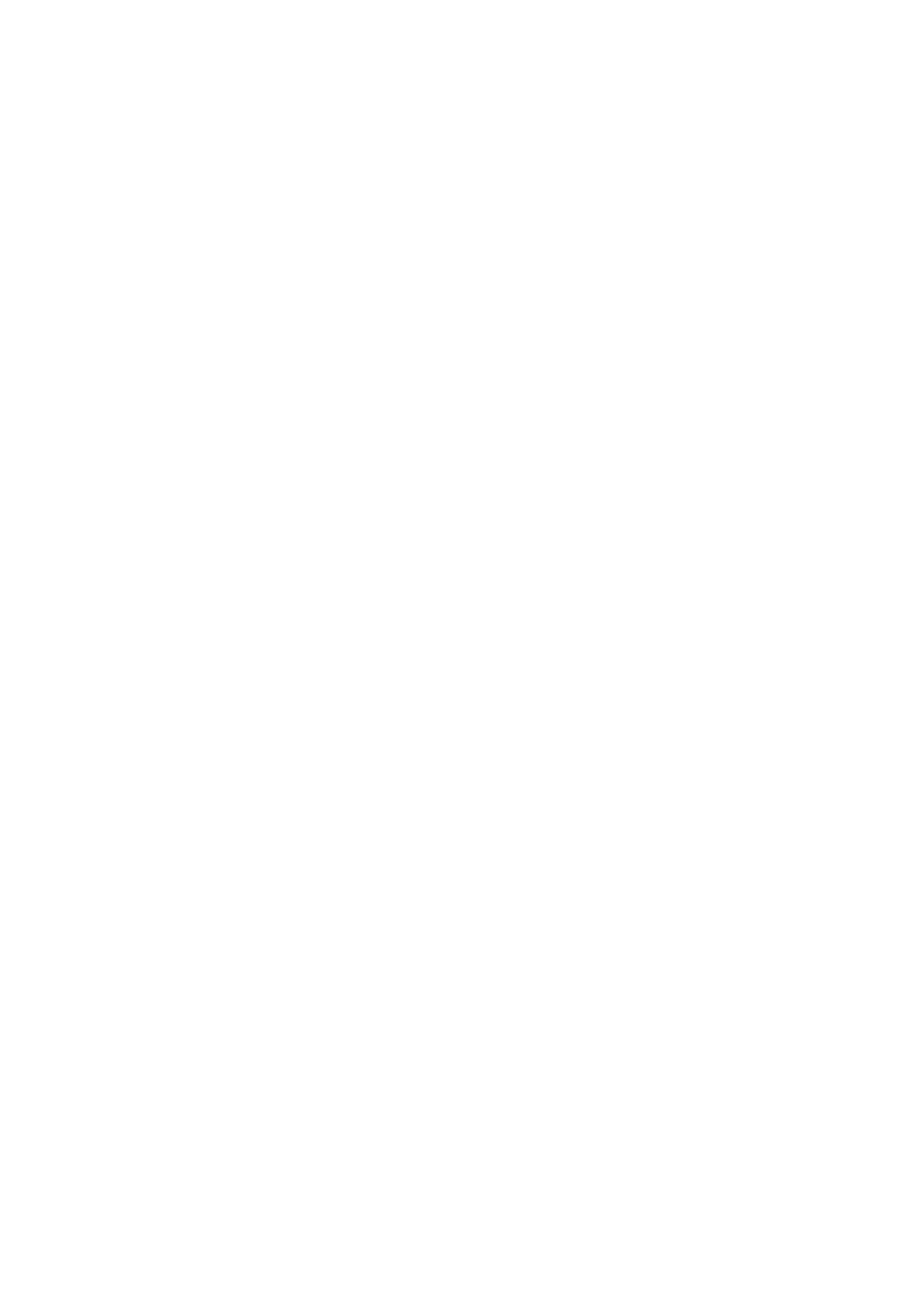| Croatia Open - Saturday<br>33rd International Rowing Regata | 9.4.2016         |                  |                   |             |                          |
|-------------------------------------------------------------|------------------|------------------|-------------------|-------------|--------------------------|
| <b>Jarun</b>                                                |                  |                  |                   |             | Race: 6                  |
| Start 77<br>14:55                                           |                  |                  |                   |             | <b>Final B</b><br>1x SMB |
| LANE                                                        | <b>CODE</b>      | <b>CLUB</b>      |                   | <b>CREW</b> |                          |
| 1                                                           | OTH <sub>2</sub> | Ottensheim       | Nikolaus Brandner |             |                          |
| 2                                                           | MOR <sub>2</sub> | Mornar           | Niko Dunkić       |             |                          |
| 3                                                           | <b>LJUB</b>      | Ljubljanica      | Borut Rebolj      |             |                          |
| $\overline{4}$                                              | NAU - KP         | Nautilus - Koper | Gašper Ostanek    |             |                          |
| 5                                                           | MOR <sub>1</sub> | Mornar           | Marin Ančić       |             |                          |
| 6                                                           | <b>DAN</b>       | Danubius         | Luka Vrbaški      |             |                          |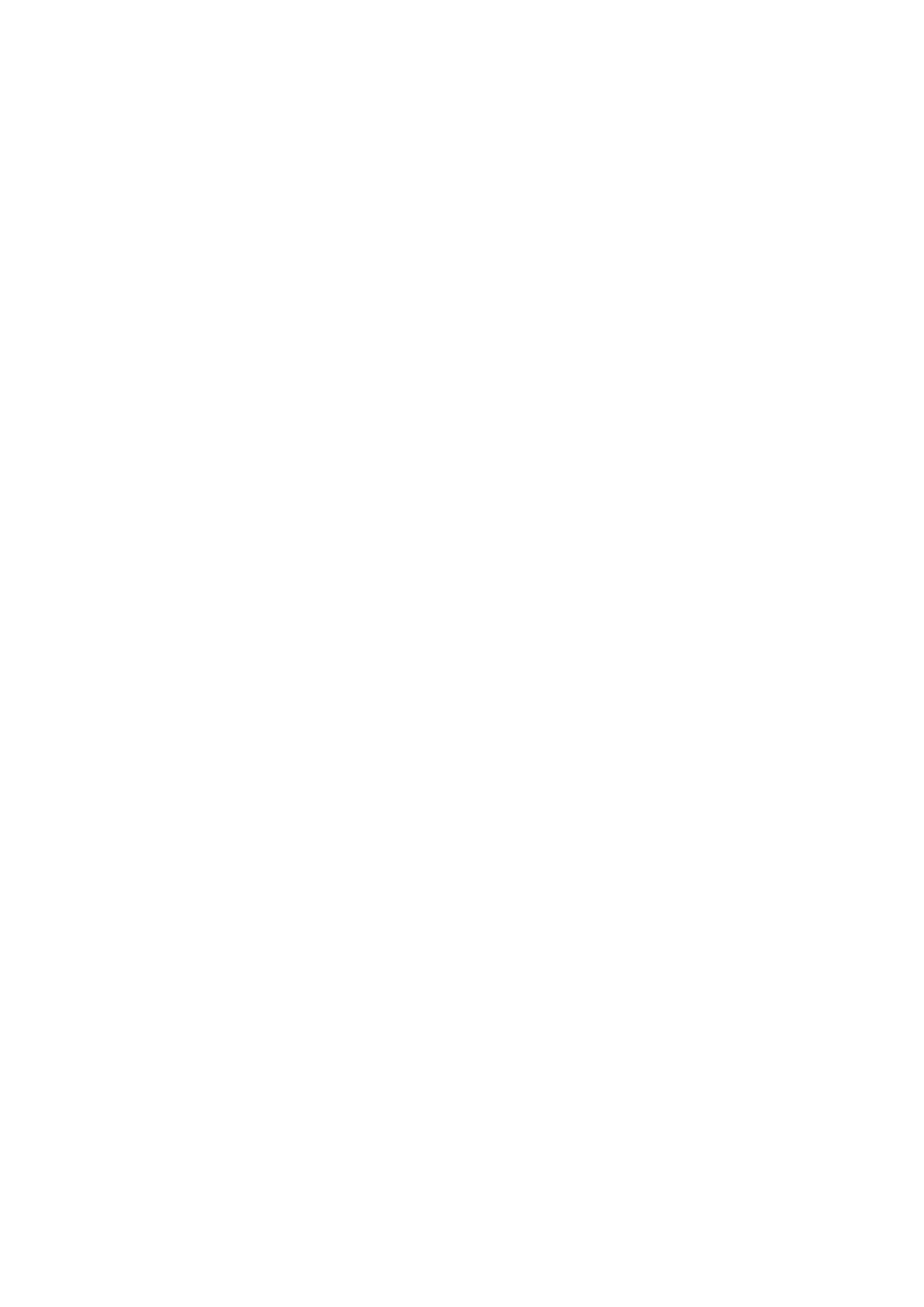Estonian Rowing

Estonian Rowing

tonian Rowing<br>Federation Marko Laius

| 33rd International Rowing Regata<br>Jarun | Race: 6          |                                      |                |             |                          |
|-------------------------------------------|------------------|--------------------------------------|----------------|-------------|--------------------------|
| Start 78<br>15:00                         |                  |                                      |                |             | <b>Final A</b><br>1x SMB |
| LANE                                      | <b>CODE</b>      | <b>CLUB</b>                          |                | <b>CREW</b> |                          |
| 1                                         | EST1             | <b>Estonian Rowing</b><br>Federation | Geir Suursild  |             |                          |
| 2                                         | OTH <sub>1</sub> | Ottensheim                           | David Neubauer |             |                          |
| 3                                         | <b>TUR</b>       | <b>Turkish Rowing</b><br>Federation  | Doguş Köker    |             |                          |
| 4                                         | BLE <sub>1</sub> | <b>Bled</b>                          | Miha Aljančić  |             |                          |

Johann Poolak

5 EST4

6 EST3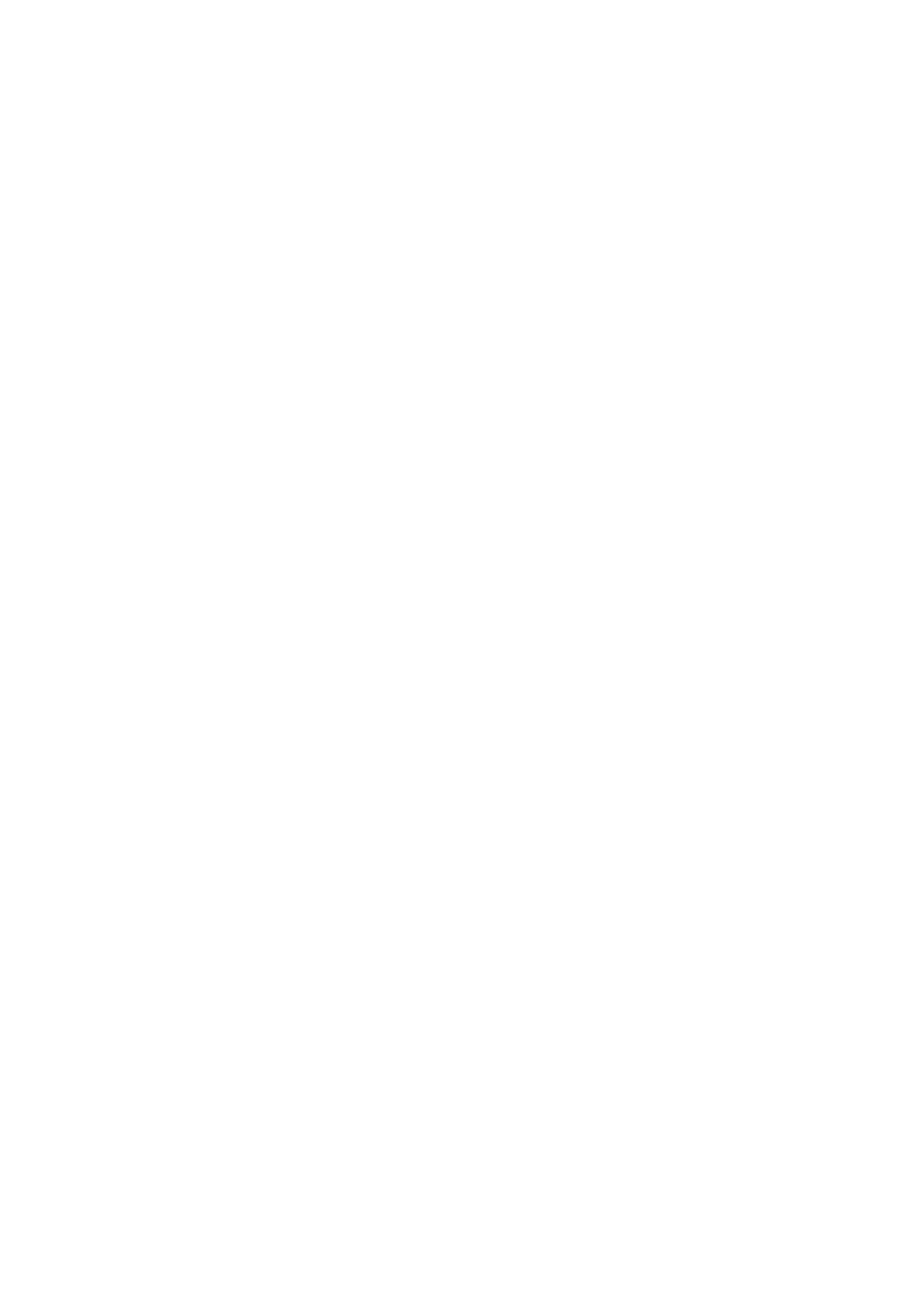| Croatia Open - Saturday<br>33rd International Rowing Regata<br>Jarun | 9.4.2016<br>Race: 7 |                 |                                                     |                          |
|----------------------------------------------------------------------|---------------------|-----------------|-----------------------------------------------------|--------------------------|
| Start 79<br>15:05                                                    |                     |                 |                                                     | <b>Final B</b><br>2x JMB |
| LANE                                                                 | <b>CODE</b>         | <b>CLUB</b>     | <b>CREW</b>                                         |                          |
| 1                                                                    | NEP1                | Neptun          | Pero Kukuljica, Vlaho Đivanović                     |                          |
| $\overline{2}$                                                       | <b>MOR</b>          | Mornar          | Marin Perković, Goran Mahmutović                    |                          |
| 3                                                                    | CRO1                | Croatia         | Anton Vučinić, Teo Čižić                            |                          |
| $\overline{4}$                                                       | NET3                | Nettuno Trieste | Matteo Tamburin, Adam Bark                          |                          |
| 5                                                                    | MED1                | <b>Medulin</b>  | Luka Grubeša, Mario Buršić                          |                          |
| 6                                                                    | FVG <sub>2</sub>    |                 | Friuli Venezia Giulia Luca Zemolin, Niccolo Schintu |                          |
| 7                                                                    | <b>PUL</b>          | Pullino         | Nathan Mornasaro, Federico Marsi                    |                          |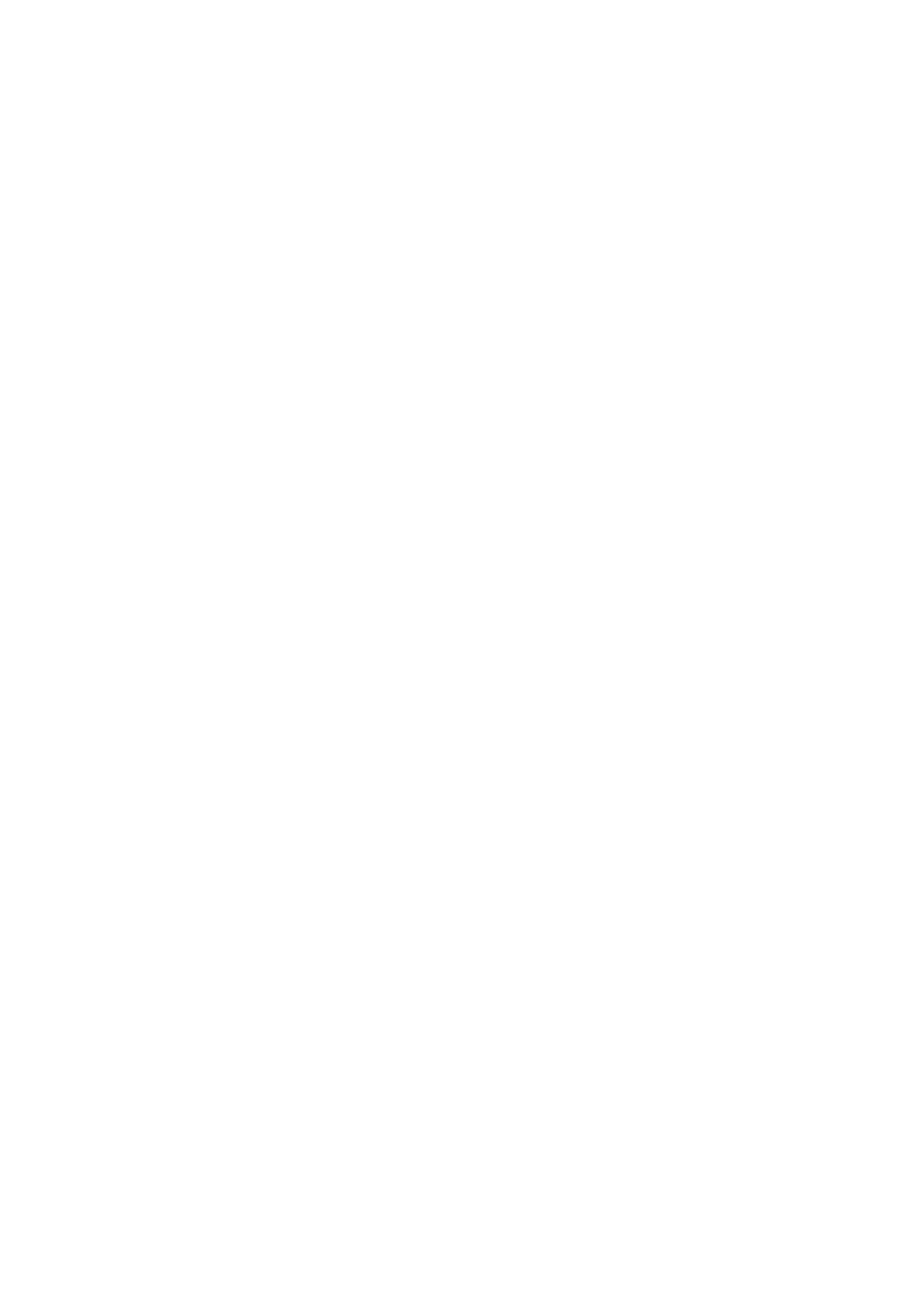| Jarun             |                  |                                 |                                               | Race: 7                  |
|-------------------|------------------|---------------------------------|-----------------------------------------------|--------------------------|
| Start 80<br>15:10 |                  |                                 |                                               | <b>Final A</b><br>2x JMB |
| LANE              | <b>CODE</b>      | <b>CLUB</b>                     | <b>CREW</b>                                   |                          |
| $\mathbf{1}$      | NAUKL/VIL        | Nautilus Klagenfurt/<br>Villach | Martin Riedel, Jakob Lindner                  |                          |
| $\overline{2}$    | <b>BIO/TRE</b>   |                                 | Biokovo/ Trešnjevka Ivan Šarić, Jakov Bijelić |                          |
| 3                 | STA/DON          | Staw/ Donau                     | Maximilian Hornacek, Martin Animashaun        |                          |
| 4                 | IKT <sub>2</sub> | Iktus                           | Anton Lončarić, Patrik Lončarić               |                          |
| 5                 | ČUR.             | Čurug                           | Vlada Tontić, Novak Stojšić                   |                          |
| 6                 | TUR              | Turkish Rowing<br>Federation    | Yunus Emre Bulut, Berat Güler                 |                          |

### 7 GLB Galeb Zemun Marko Prodanović, Nikola Srebro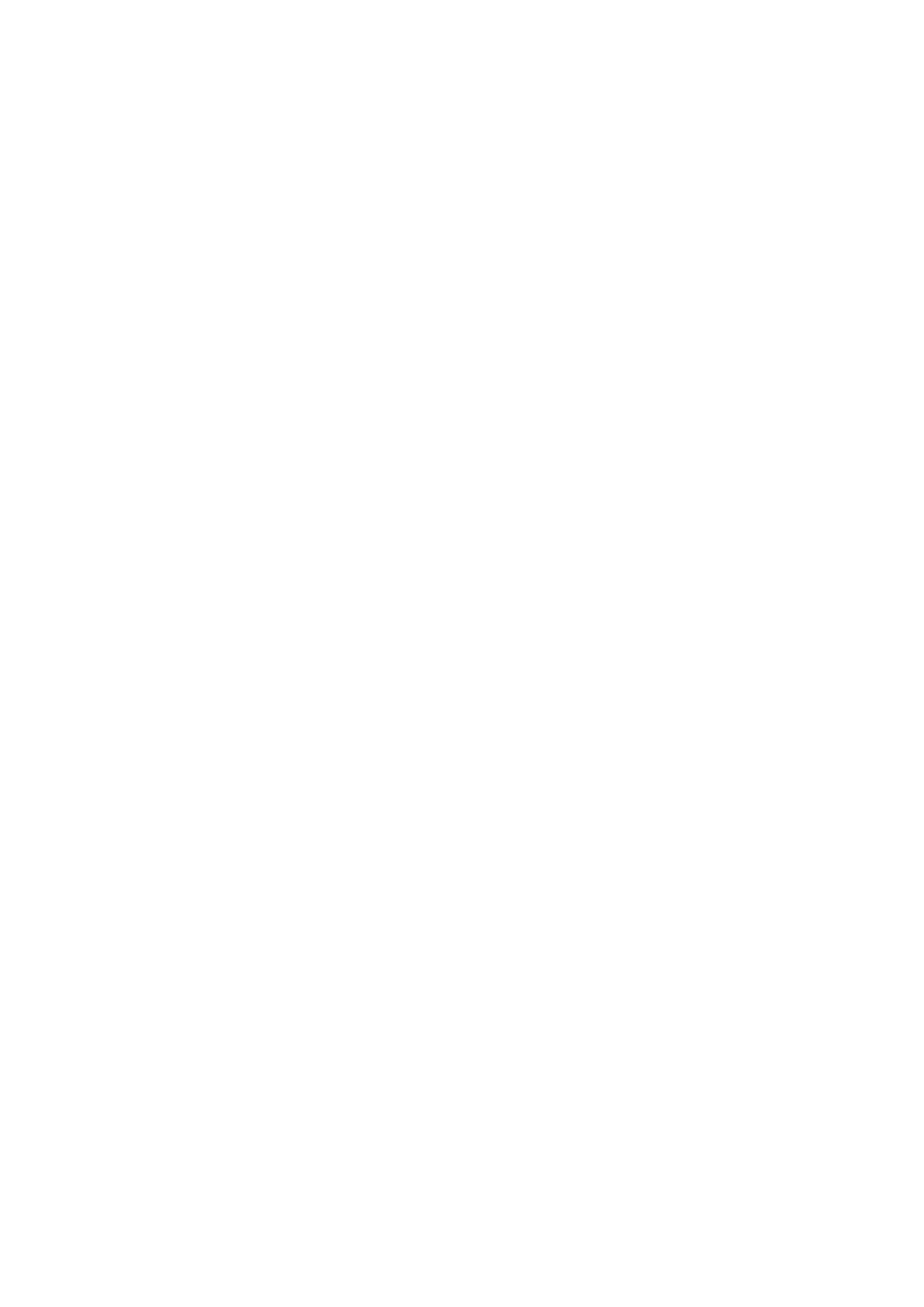| Croatia Open - Saturday<br>33rd International Rowing Regata | 9.4.2016    |                    |                      |             |                          |  |
|-------------------------------------------------------------|-------------|--------------------|----------------------|-------------|--------------------------|--|
| <b>Jarun</b>                                                |             |                    |                      |             |                          |  |
| Start 81<br>15:15                                           |             |                    |                      |             | <b>Final A</b><br>1x SWA |  |
| LANE                                                        | <b>CODE</b> | <b>CLUB</b>        |                      | <b>CREW</b> |                          |  |
| 2                                                           | <b>DAN</b>  | Danubius           | Milica Slijepčević   |             |                          |  |
| 3                                                           | <b>SGTN</b> | <b>SGT Nautica</b> | Annalisa Cozzarini   |             |                          |  |
| 4                                                           | GUS         | Gusar              | Rebeka Babič         |             |                          |  |
| 5                                                           | NAU - KP    | Nautilus - Koper   | Tjata Tjaša Vezovnik |             |                          |  |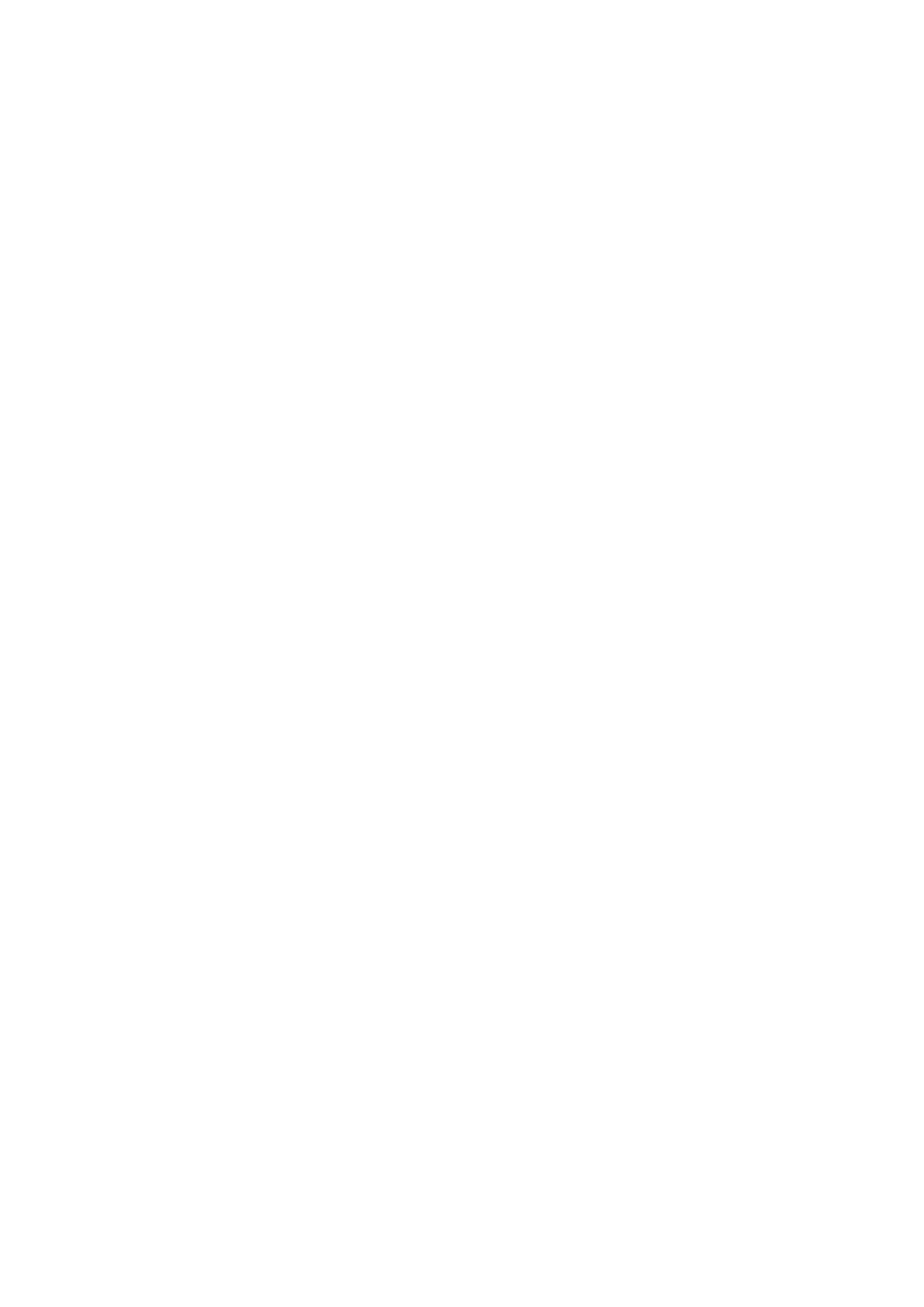|                   | Croatia Open - Saturday<br>33rd International Rowing Regata |              |                                         |                          |  |
|-------------------|-------------------------------------------------------------|--------------|-----------------------------------------|--------------------------|--|
| Jarun             |                                                             |              |                                         | Race: 9                  |  |
| Start 82<br>15:20 |                                                             |              |                                         | <b>Final B</b><br>2- JMA |  |
| LANE              | CODE                                                        | <b>CLUB</b>  | <b>CREW</b>                             |                          |  |
| 1                 | KRK <sub>2</sub>                                            | Krka         | Jakov Koštan, Filip Kendeš              |                          |  |
| 2                 | KRK1                                                        | Krka         | Filip Frane Garma, Luka Gojanović Rakić |                          |  |
| 3                 | JZD <sub>2</sub>                                            | Jadran Zadar | Borna Babajko, Ivan Tokić               |                          |  |
| 4                 | <b>FEN</b>                                                  | Fenerbache   | Berkcan Tamas, Efe Gürsu                |                          |  |
| 5                 | <b>CRO</b>                                                  | Croatia      | Luka Dizdar, Ante Pehar                 |                          |  |
|                   |                                                             |              |                                         |                          |  |

Arupinum Tino Maružin, Matia Poljak

6 ARU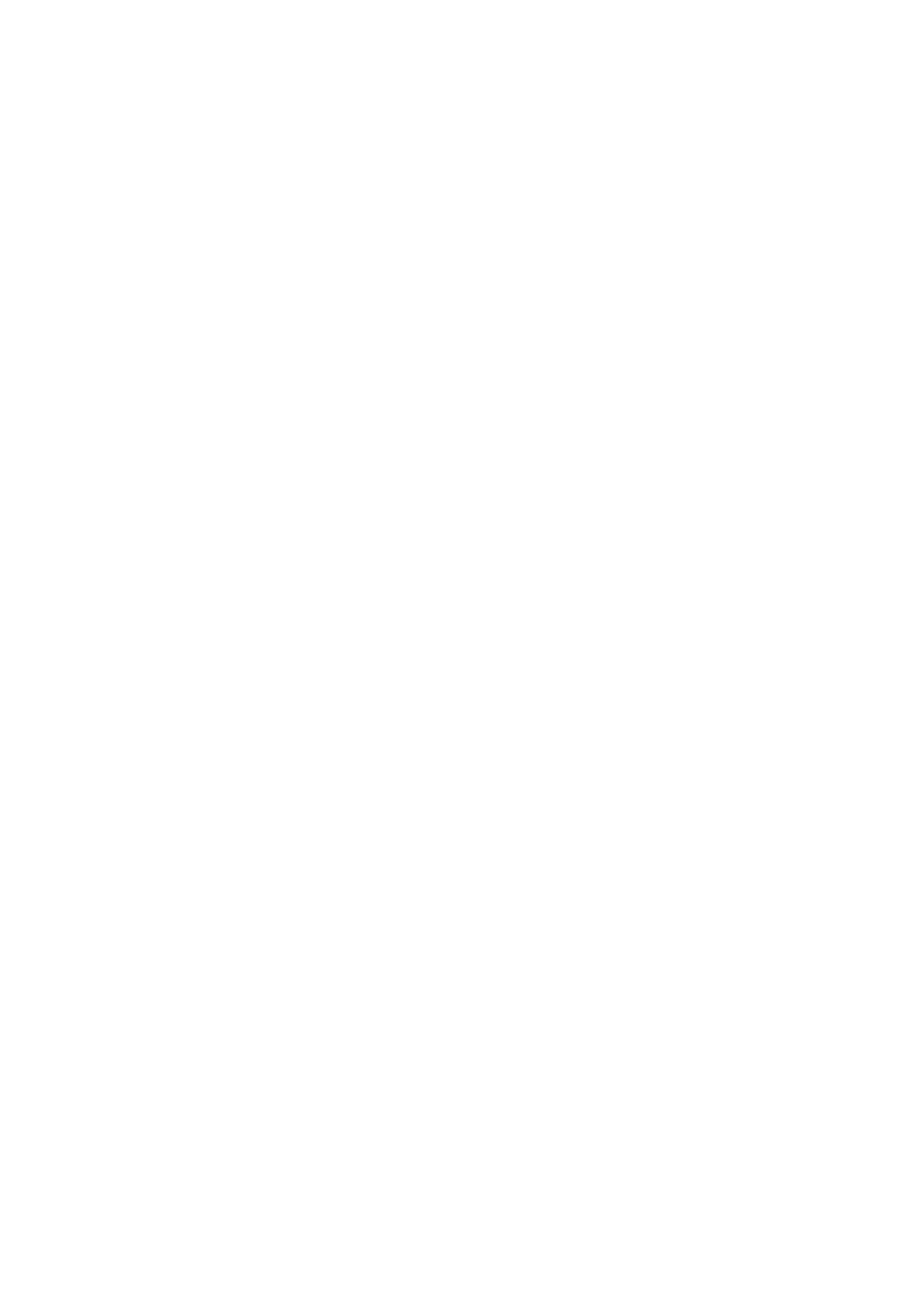| Croatia Open - Saturday<br>33rd International Rowing Regata | 9.4.2016         |                              |                                         |                         |
|-------------------------------------------------------------|------------------|------------------------------|-----------------------------------------|-------------------------|
| Jarun                                                       |                  |                              |                                         | Race: 9                 |
| Start 83<br>15:25                                           |                  |                              |                                         | <b>Final A</b><br>2-JMA |
| LANE                                                        | <b>CODE</b>      | <b>CLUB</b>                  | <b>CREW</b>                             |                         |
| 1                                                           | <b>JAR/IKT</b>   | Jarun/ Iktus                 | Marin Maletić, Krešimir Forijan         |                         |
| 2                                                           | JZD1             | Jadran Zadar                 | Luka Smirčić, Leon Mikulić              |                         |
| 3                                                           | TUR <sub>2</sub> | Turkish Rowing<br>Federation | Bariş Özgür, Veysel Batuhan Kösedag     |                         |
| 4                                                           | LIA1             | LIA Wien                     | Mattijs Holler, Rudolph Querfeld        |                         |
| 5                                                           | TUR1             | Turkish Rowing<br>Federation | Ismail Ali Bekiroglu, Aydin Inanç Şahin |                         |

Mladost Ivo Rebić, Hrvoje Vrdoljak

6 MLA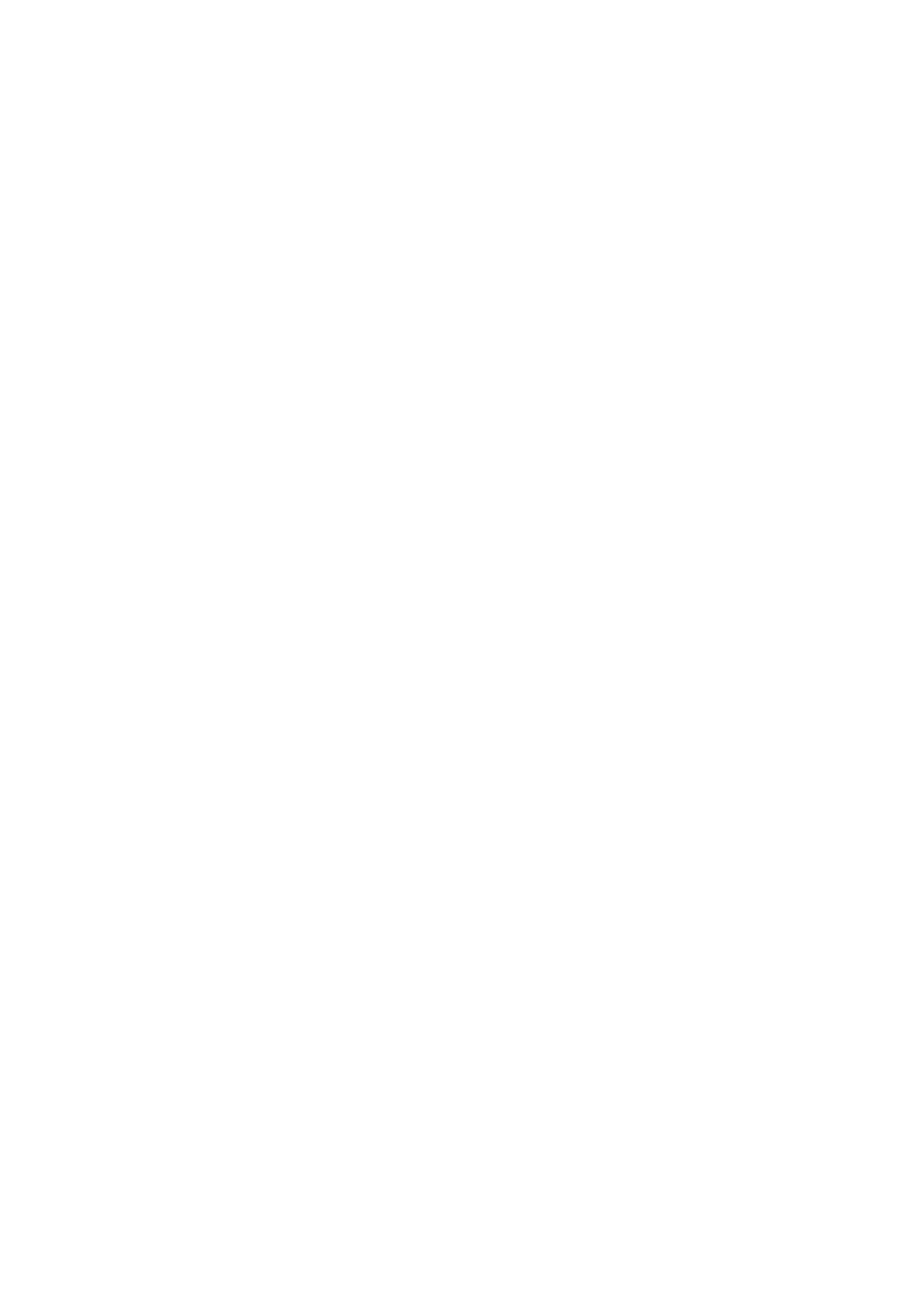| 33rd International Rowing Regata<br>Jarun | <b>Race: 10</b> |             |                 |             |                          |
|-------------------------------------------|-----------------|-------------|-----------------|-------------|--------------------------|
| Start 84<br>15:30                         |                 |             |                 |             | <b>Final B</b><br>1x JMA |
| LANE                                      | <b>CODE</b>     | <b>CLUB</b> |                 | <b>CREW</b> |                          |
| 1                                         | <b>MOR</b>      | Mornar      | Domagoj Barbača |             |                          |
| 2                                         | GLB1            | Galeb Zemun | Payle Simić     |             |                          |
| 3                                         | CRO1            | Croatia     | Patrik Farkaš   |             |                          |

| 4 | DEM3             | Dravske elektrane<br>Maribor | Jaka Čas             |
|---|------------------|------------------------------|----------------------|
| 5 | DEM <sub>1</sub> | Dravske elektrane<br>Maribor | Nik Krebs            |
| 6 | TRE1             | Trešnjevka                   | <b>Boris Cesarec</b> |
|   | īΜ               | Timavo                       | Federico Musio       |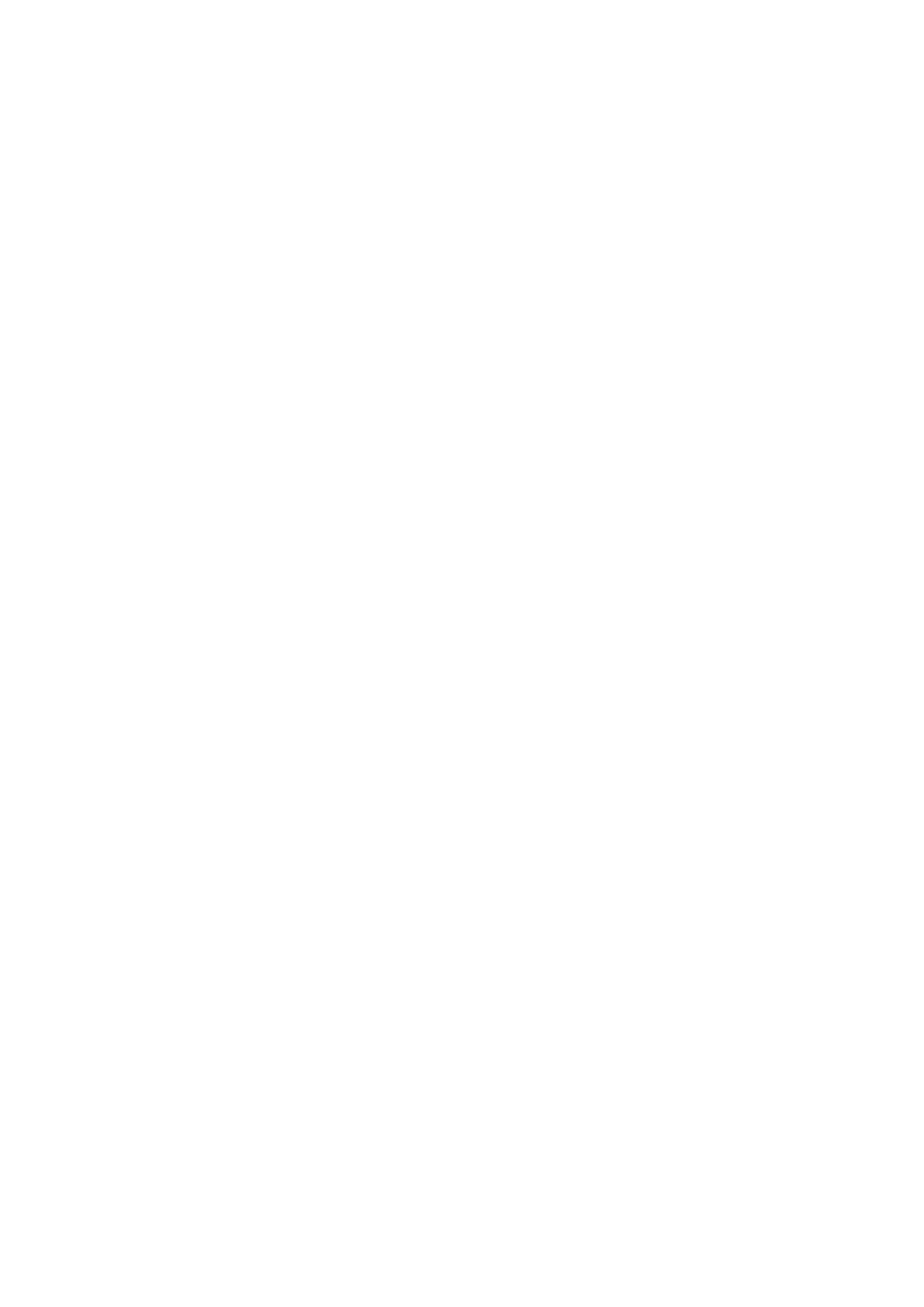|                |             | <b>3310 International Rowllig Regata</b> |                  |             | <b>Race: 10</b> |
|----------------|-------------|------------------------------------------|------------------|-------------|-----------------|
| Jarun          |             |                                          |                  |             |                 |
| Start 85       |             |                                          |                  |             | <b>Final A</b>  |
| 15:35          |             |                                          |                  |             | 1x JMA          |
| <b>LANE</b>    | <b>CODE</b> | <b>CLUB</b>                              |                  | <b>CREW</b> |                 |
| $\mathbf{1}$   | MLA1        | Mladost                                  | Zvonimir Soldo   |             |                 |
| $\overline{2}$ | GLA         | Glagoljaš                                | Mihael Girotto   |             |                 |
| 3              | <b>GRA</b>  | Grafičar                                 | Vukašin Pivač    |             |                 |
| $\overline{4}$ | TUR1        | Turkish Rowing<br>Federation             | Enes Yenipazarli |             |                 |
| 5              | OŠJ1        | Ošjak                                    | Stipe Trojanović |             |                 |
| 6              | IKT1        | Iktus                                    | Ivan Ante Grgić  |             |                 |
| 7              | LIA1        | LIA Wien                                 | Liam Anstiss     |             |                 |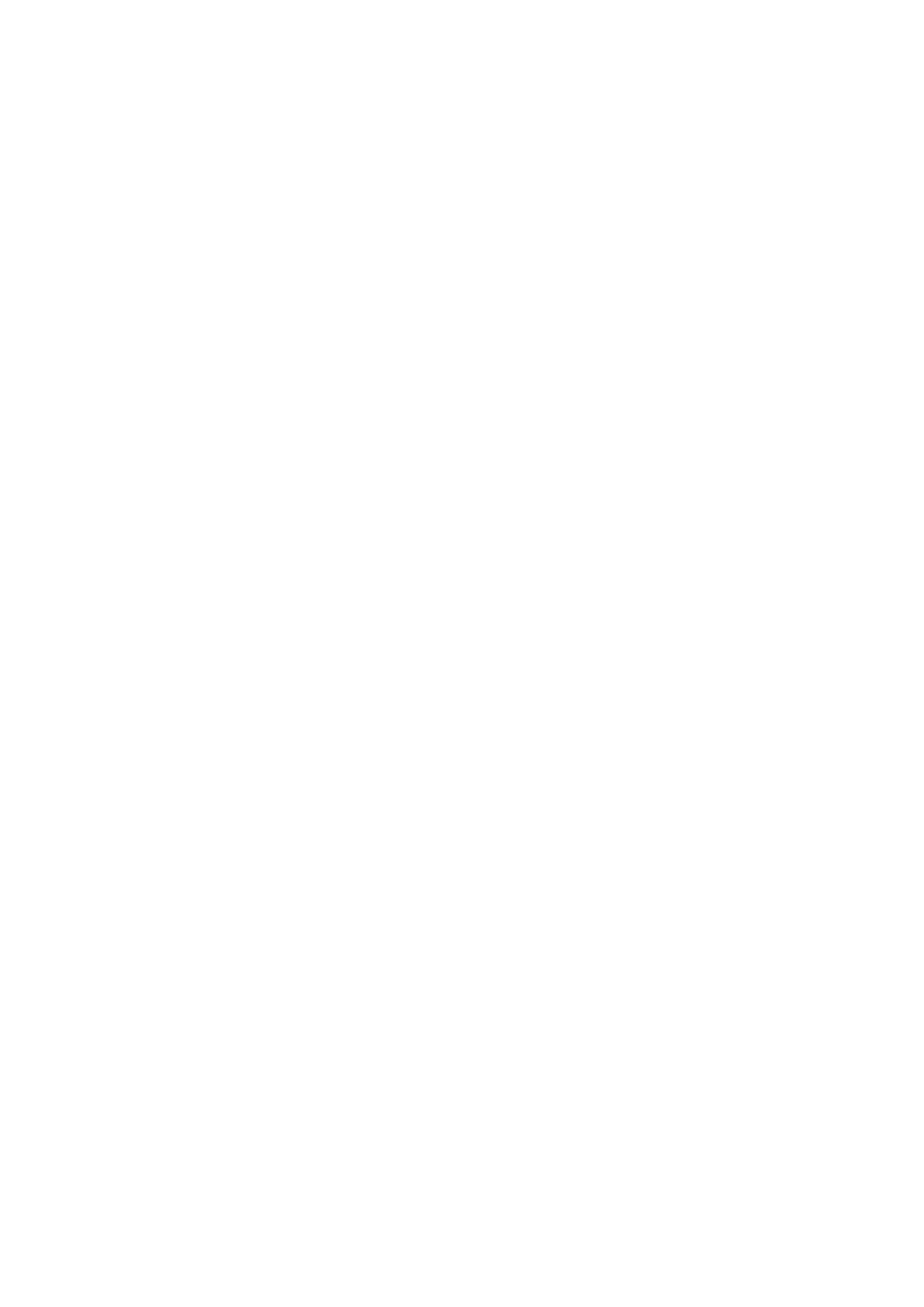Start 86 **Final A**

| 15:40 |            |                                     | 8+ JMB                                                                                                                                                                         |
|-------|------------|-------------------------------------|--------------------------------------------------------------------------------------------------------------------------------------------------------------------------------|
|       | CODE       | <b>CLUB</b>                         | <b>CREW</b>                                                                                                                                                                    |
| 2     | MLA        | Mladost                             | Fran Čumpek, Lovro Šurina, Mislav Kovačić, Karlo Romanić,<br>Zvonimir Bandov, Jakov Čorak, Nikola Budak, Marko Tutić,<br>Maeto Iviček                                          |
| 3     | <b>TUR</b> | <b>Turkish Rowing</b><br>Federation | Kaan Aksu, Mehmet Çapanoglu, Halil Ibrahim Güzelbay, Baris<br>Ertürk, Emre Kubilay Oguz, Bora Özge, Behlül Uyar, Emir                                                          |
| 4     | <b>IST</b> | Istra                               | Savgili, Denizhan Avdin<br>Fabio Ipsa, Antonio Perinić, Arian Tade, Luka Markulinčić,<br>Petar Starčević, Teo Ušić, Domagoj Alaber, Paulo Possi,<br>Mateo Šarić                |
| 5     | PUL        | Pullino                             | Giovanni Drago, Simone Abrami, Matteo Castiglione, Gabriele<br>Dionis, Nathan Fornasaro, Federico Liu, Stefano Marcotto,                                                       |
| 6     | <b>GUS</b> | Gusar                               | Tommaso Ferronato. Amos Verginella<br>Petar Bonacin, Mate Kuko, Paulo Lukšić, Antonio Grubiša,<br>Nikola Ljubić, Kalro Kučinić, Domagoj Bočina, Stipe Barišić,<br>Ante Sanader |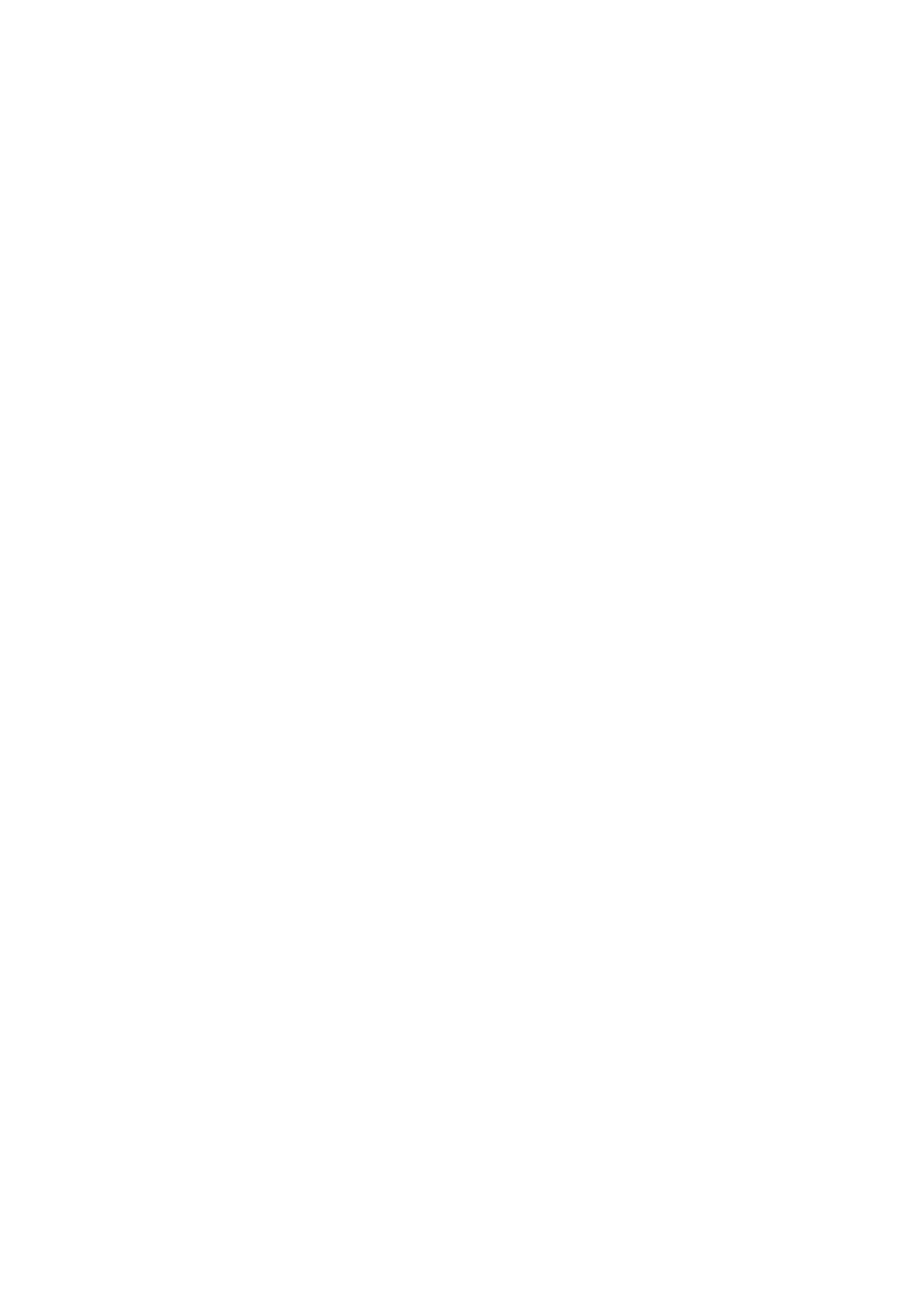| Croatia Open - Saturday<br>33rd International Rowing Regata |                  |                               |                    |             | 9.4.2016                 |
|-------------------------------------------------------------|------------------|-------------------------------|--------------------|-------------|--------------------------|
| Jarun                                                       |                  |                               |                    |             | <b>Race: 12</b>          |
| Start 87<br>15:45                                           |                  |                               |                    |             | <b>Final A</b><br>1x SWL |
| <b>LANE</b>                                                 | <b>CODE</b>      | <b>CLUB</b>                   |                    | <b>CREW</b> |                          |
| $\mathbf{1}$                                                | <b>NGU</b>       | Neretvanski Gusar             | Nataša Šustić      |             |                          |
| $\overline{2}$                                              | <b>TIM</b>       | Timavo                        | Stefania Buttignon |             |                          |
| 3                                                           | ČUR              | Čurug                         | Zorica Mrdja       |             |                          |
| $\overline{4}$                                              | EST <sub>2</sub> | Estonian Rowing<br>Federation | Kristel Lusikas    |             |                          |
| 5                                                           | <b>ALB</b>       | Albatros                      | Anja Manoutschehri |             |                          |

Karmen Alnek

6 EST1

Estonian Rowing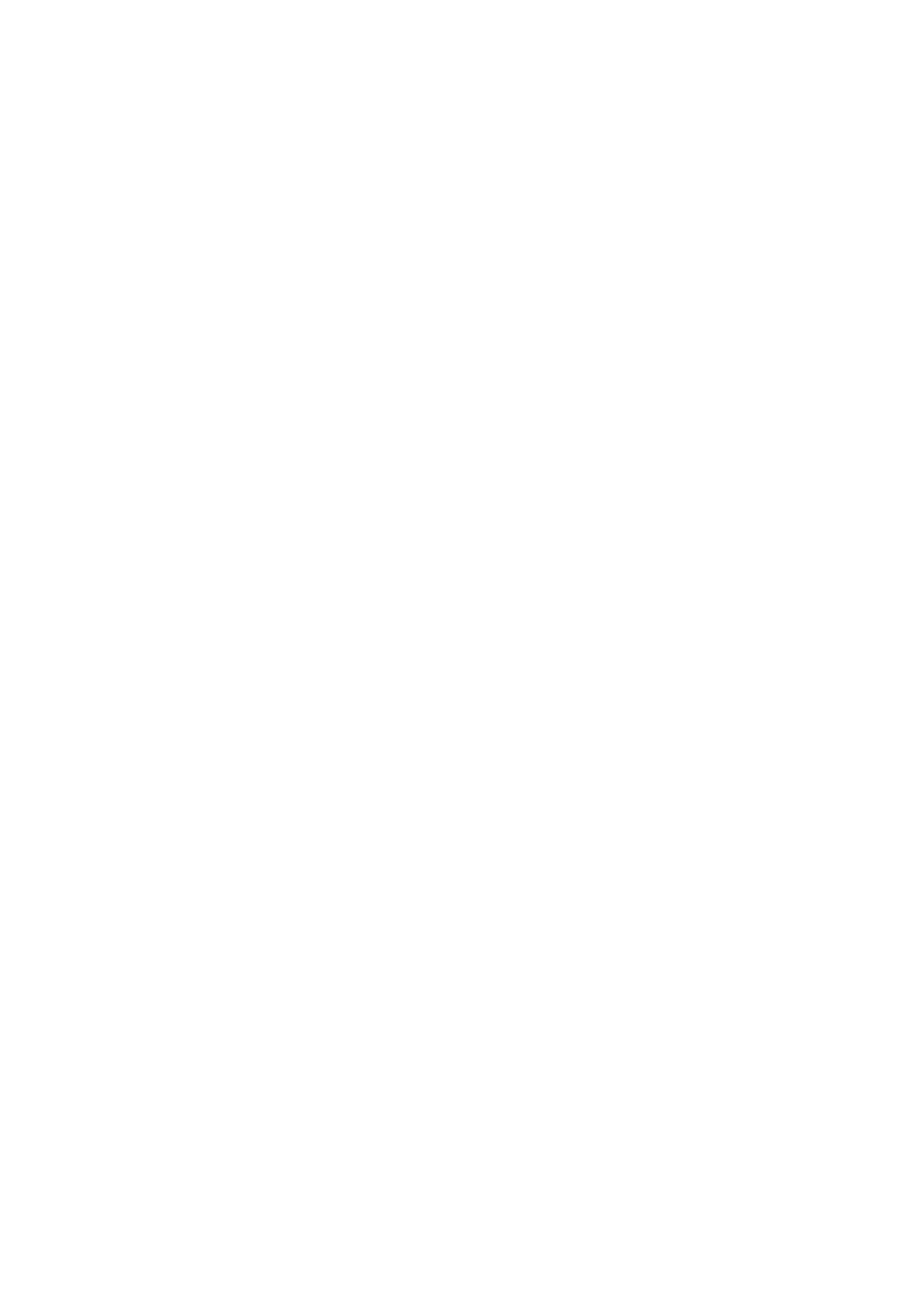| <b>Jarun</b>      | Croatia Open - Saturday<br>33rd International Rowing Regata |                    | 9.4.2016<br><b>Race: 13</b>              |                          |
|-------------------|-------------------------------------------------------------|--------------------|------------------------------------------|--------------------------|
| Start 88<br>15:50 |                                                             |                    |                                          | <b>Final A</b><br>2- SMA |
| LANE              | <b>CODE</b>                                                 | <b>CLUB</b>        | <b>CREW</b>                              |                          |
| 3                 | <b>SGTN</b>                                                 | <b>SGT Nautica</b> | Andrea Milos, Rosario Sebastiano Panteca |                          |
| 4                 | <b>IKT/MOR</b>                                              | Iktus/Mornar       | David Šain, Vitomir Čavrlj               |                          |

Mladost Stjepan Matić, Filip Jurina

5 MLA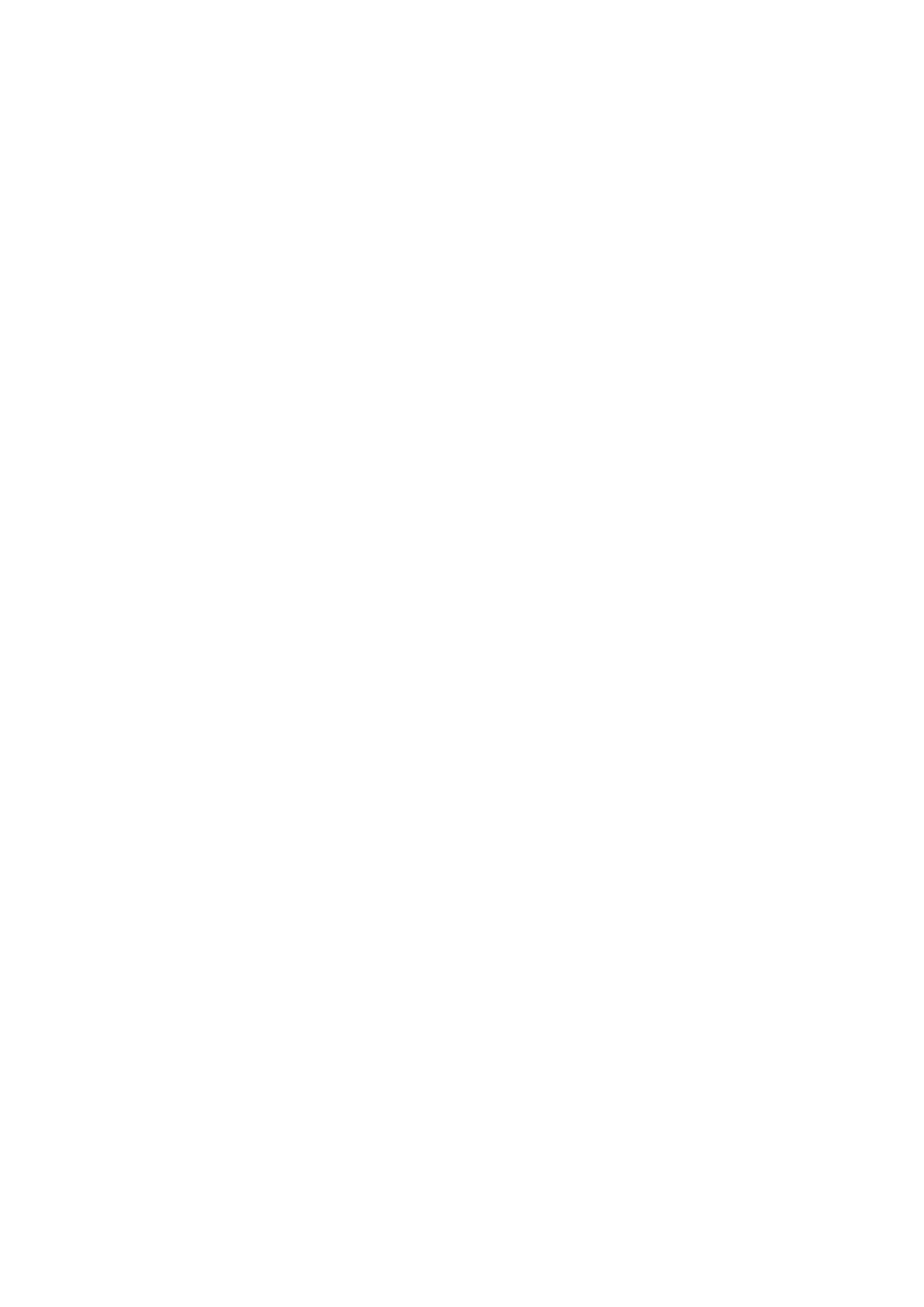| Croatia Open - Saturday<br>33rd International Rowing Regata<br><b>Jarun</b> | 9.4.2016<br><b>Race: 14</b> |             |                  |             |                          |
|-----------------------------------------------------------------------------|-----------------------------|-------------|------------------|-------------|--------------------------|
| Start 89<br>15:55                                                           |                             |             |                  |             | <b>Final B</b><br>1x SMA |
| LANE                                                                        | CODE                        | <b>CLUB</b> |                  | <b>GREW</b> |                          |
| 3                                                                           | GUS                         | Gusar       | Zvonimir Batinić |             |                          |

4 LJUB Ljubljanica Matej Rojec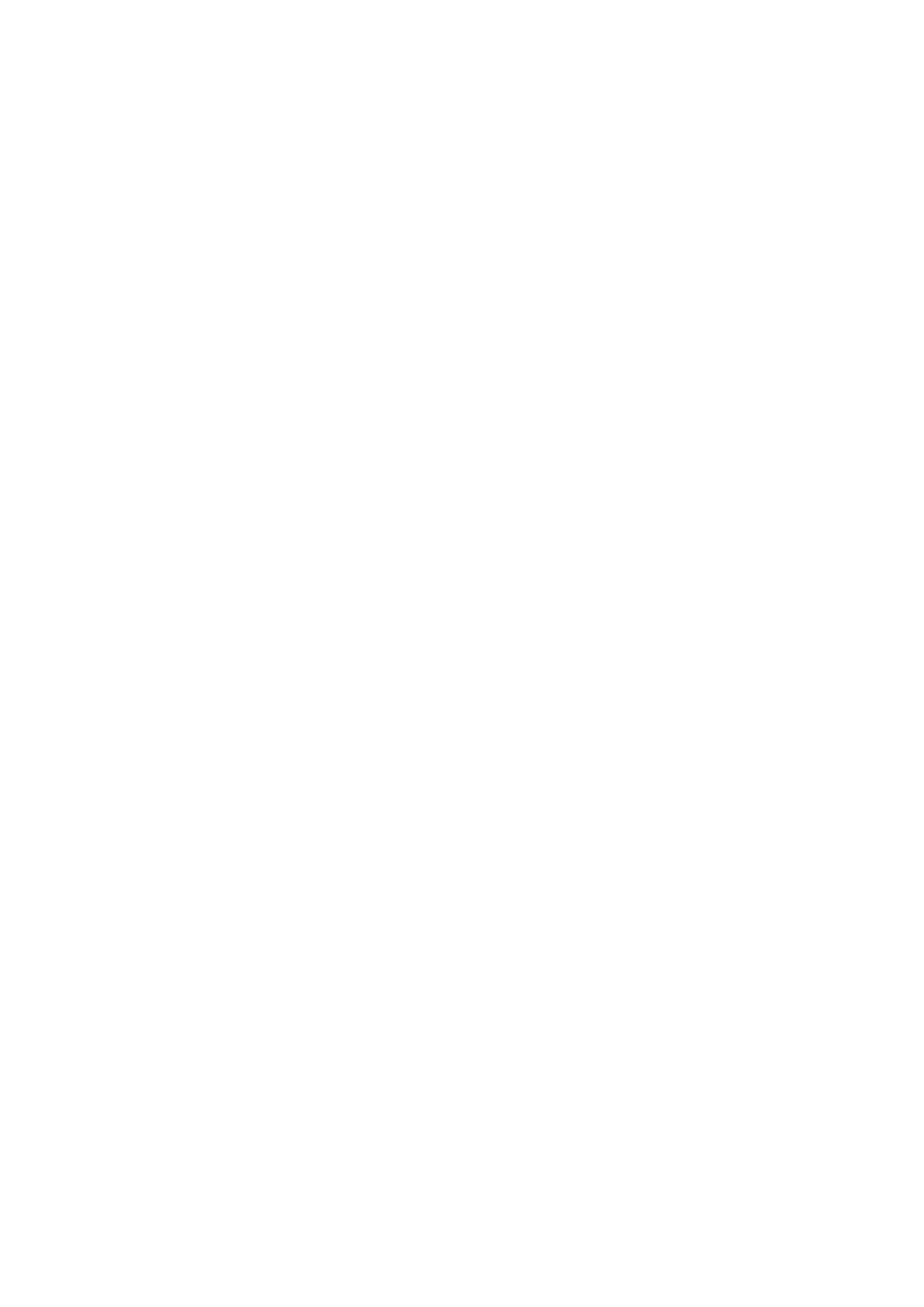| Croatia Open - Saturday<br>33rd International Rowing Regata |                  |                                      |                    |             | 9.4.2016                 |  |
|-------------------------------------------------------------|------------------|--------------------------------------|--------------------|-------------|--------------------------|--|
| Jarun                                                       |                  |                                      |                    |             |                          |  |
| Start 90<br>16:00                                           |                  |                                      |                    |             | <b>Final A</b><br>1x SMA |  |
| <b>LANE</b>                                                 | CODE             | <b>CLUB</b>                          |                    | <b>CREW</b> |                          |  |
| $\overline{2}$                                              | <b>TIM</b>       | Timavo                               | Matteo Romano      |             |                          |  |
| 3                                                           | EST <sub>5</sub> | Estonian Rowing<br>Federation        | Sten-Erik Anderson |             |                          |  |
| 4                                                           | <b>TRE</b>       | Trešnjevka                           | Damir Martin       |             |                          |  |
| 5                                                           | <b>OTH</b>       | Ottensheim                           | Clemens Obrecht    |             |                          |  |
| 6                                                           | EST <sub>6</sub> | <b>Estonian Rowing</b><br>Federation | Oskar Kuzmin       |             |                          |  |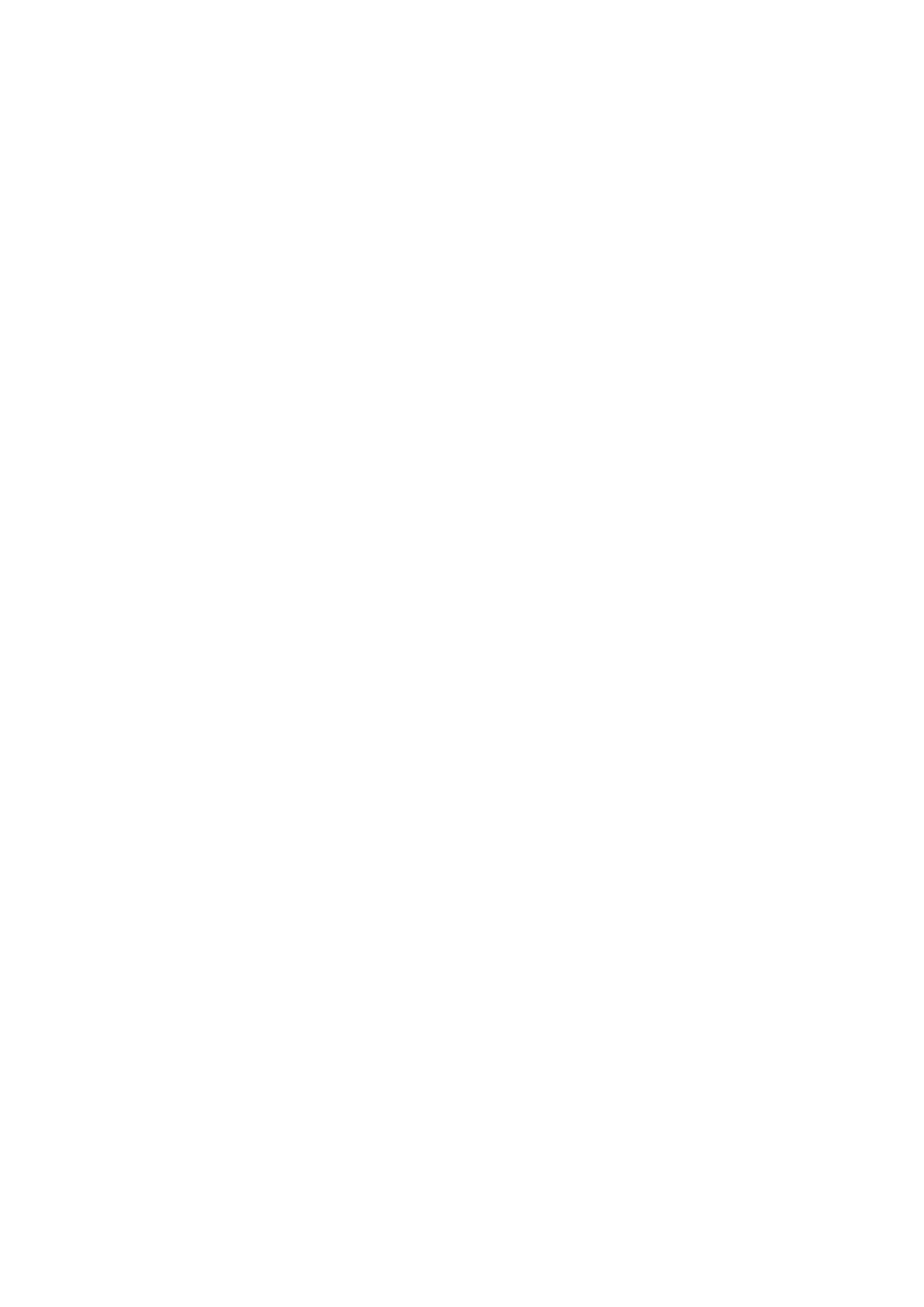| Croatia Open - Saturday<br>33rd International Rowing Regata | 9.4.2016         |                             |                   |             |                          |
|-------------------------------------------------------------|------------------|-----------------------------|-------------------|-------------|--------------------------|
| Jarun                                                       |                  |                             |                   |             | <b>Race: 15</b>          |
| Start 91<br>16:05                                           |                  |                             |                   |             | <b>Final B</b><br>1x SML |
| <b>LANE</b>                                                 | <b>CODE</b>      | <b>CLUB</b>                 |                   | <b>CREW</b> |                          |
| $\mathbf{1}$                                                | MLA <sub>2</sub> | Mladost                     | Luka Pap          |             |                          |
| $\overline{2}$                                              | PIRW2            | Pirat Wien                  | Matthias Taborsky |             |                          |
| 3                                                           | <b>SLO</b>       | Veslaška Zveza<br>Slovenije | Marko Bolha       |             |                          |
| 4                                                           | SVK <sub>2</sub> | Slovak Rowing<br>Federation | Peter Zelinka     |             |                          |
| 5                                                           | SLN <sub>1</sub> | Slnava Pieštany             | Matúš Vančo       |             |                          |
| 6                                                           | <b>SGTN</b>      | <b>SGT Nautica</b>          | Stefano Donat     |             |                          |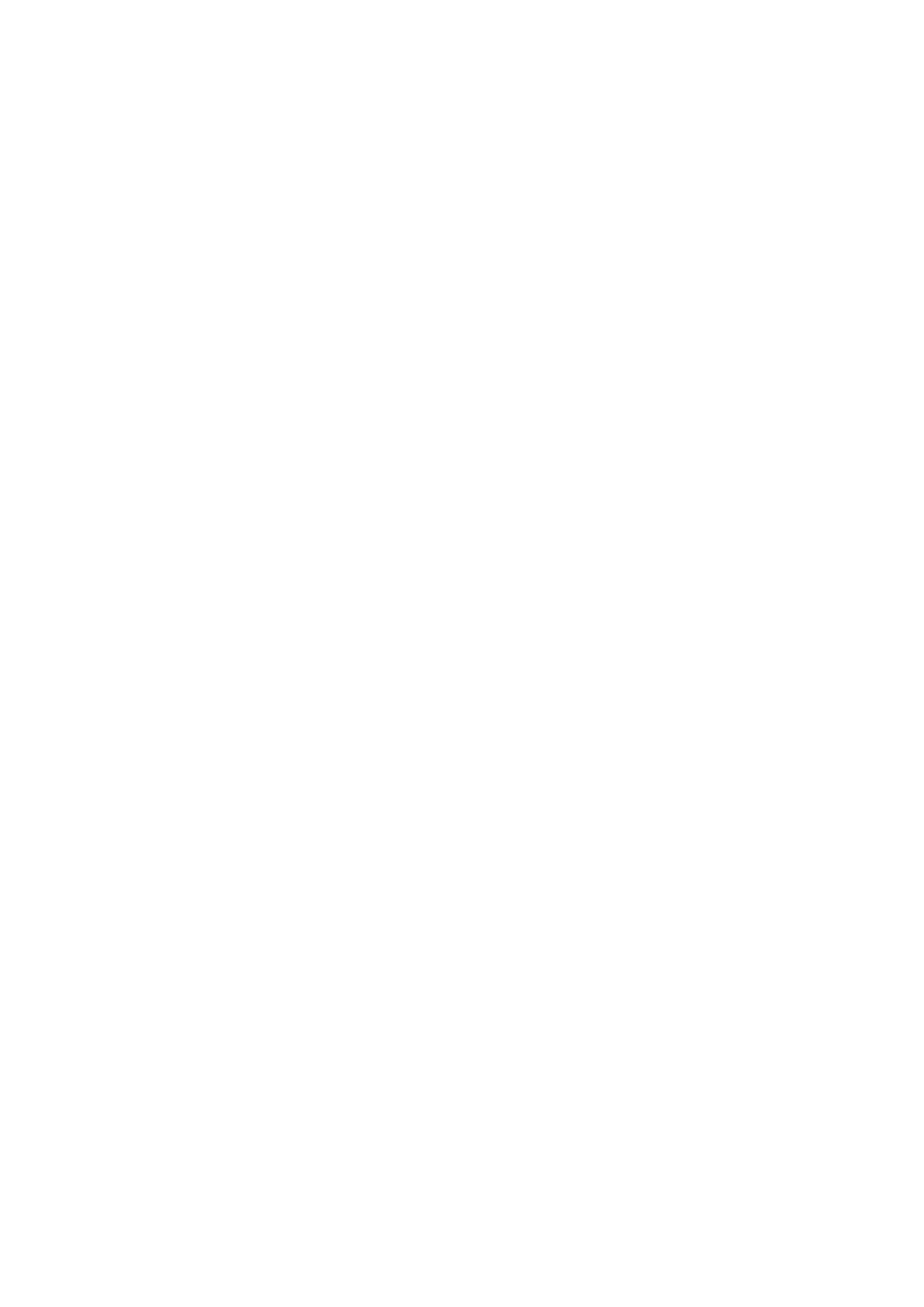| Croatia Open - Saturday<br>33rd International Rowing Regata | 9.4.2016    |                             |                |             |                          |
|-------------------------------------------------------------|-------------|-----------------------------|----------------|-------------|--------------------------|
| <b>Jarun</b>                                                |             | <b>Race: 15</b>             |                |             |                          |
| Start 92<br>16:10                                           |             |                             |                |             | <b>Final A</b><br>1x SML |
| LANE                                                        | <b>CODE</b> | <b>CLUB</b>                 |                | <b>CREW</b> |                          |
| 1                                                           | <b>KOR</b>  | Korana                      | Dominik Šutalo |             |                          |
| $\overline{2}$                                              | SVK1        | Slovak Rowing<br>Federation | Lukáš Babač    |             |                          |
| 3                                                           | MLA1        | <b>Mladost</b>              | Luka Radonić   |             |                          |
| 4                                                           | <b>BLE</b>  | <b>Bled</b>                 | Aleš Jalen     |             |                          |

6 TUR1 Turkish Rowing Emre Yigit Haymana

Slnava Pieštany Maroš Sloboda

5 SLN2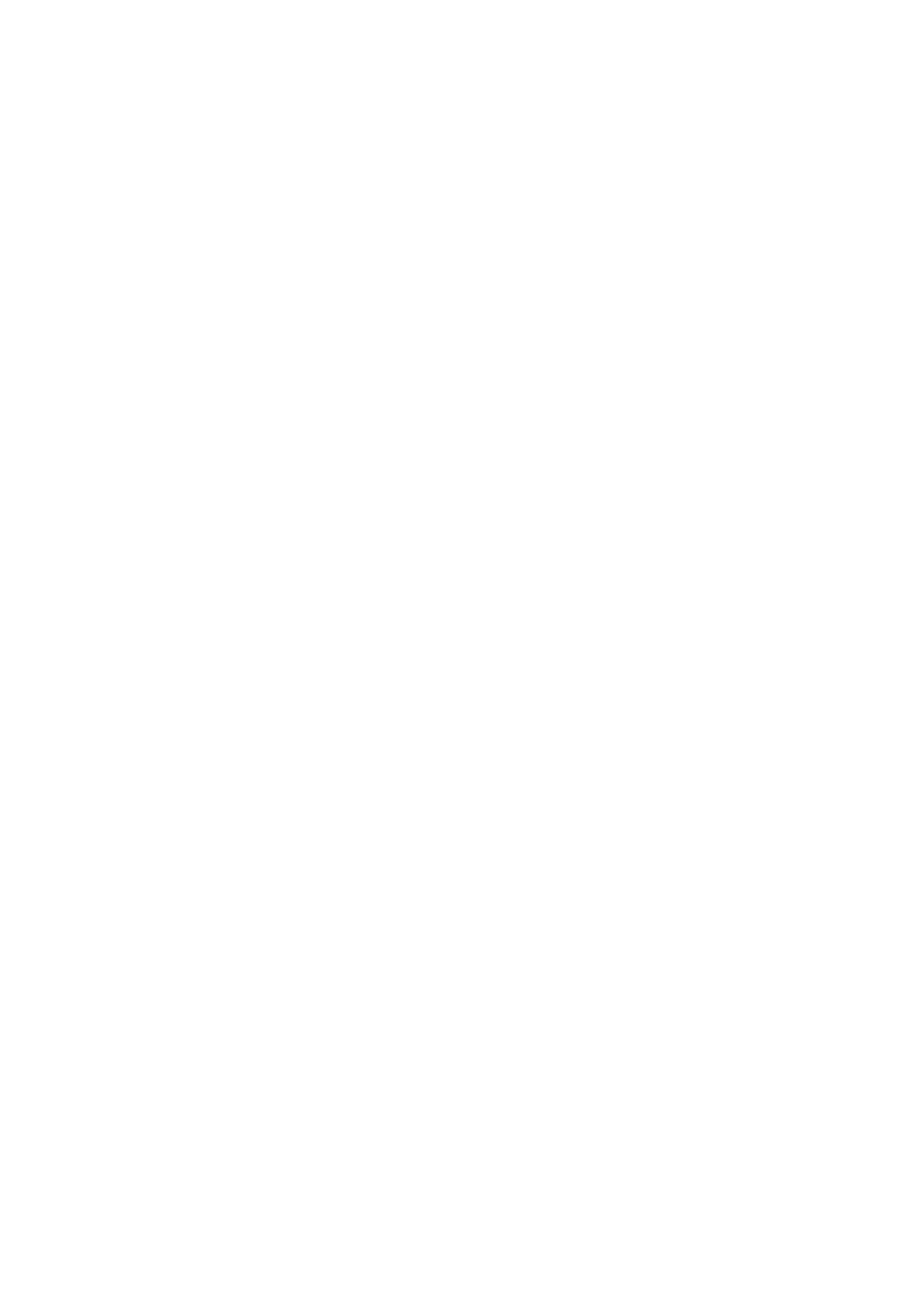**Race: 16** 

| Start 93<br>16:15 |                  |                              |                              | <b>Final B</b><br>2x JWB |
|-------------------|------------------|------------------------------|------------------------------|--------------------------|
| LANE              | <b>CODE</b>      | <b>CLUB</b>                  | <b>CREW</b>                  |                          |
| 1                 | <b>DEM</b>       | Dravske elektrane<br>Maribor | Nika Kozole, Maja Golja      |                          |
| 2                 | VÖL              | Völkermarkt                  | Anna Werzi, Valentina Starc  |                          |
| 3                 | TRE/JAR          | Trešnjevka/ Jarun            | Iva Taljić, Bianka Milinović |                          |
| 4                 | LJUB/ARG         | Ljubljanica/ Argo            | Lea Hren, Ilaria Macchi      |                          |
| 5                 | IKT <sub>2</sub> | Iktus                        | Mirta Rakitić, Karla Ambruš  |                          |
| 6                 | DAN <sub>1</sub> | Danubius                     | Tara Stajić, Milica Pankov   |                          |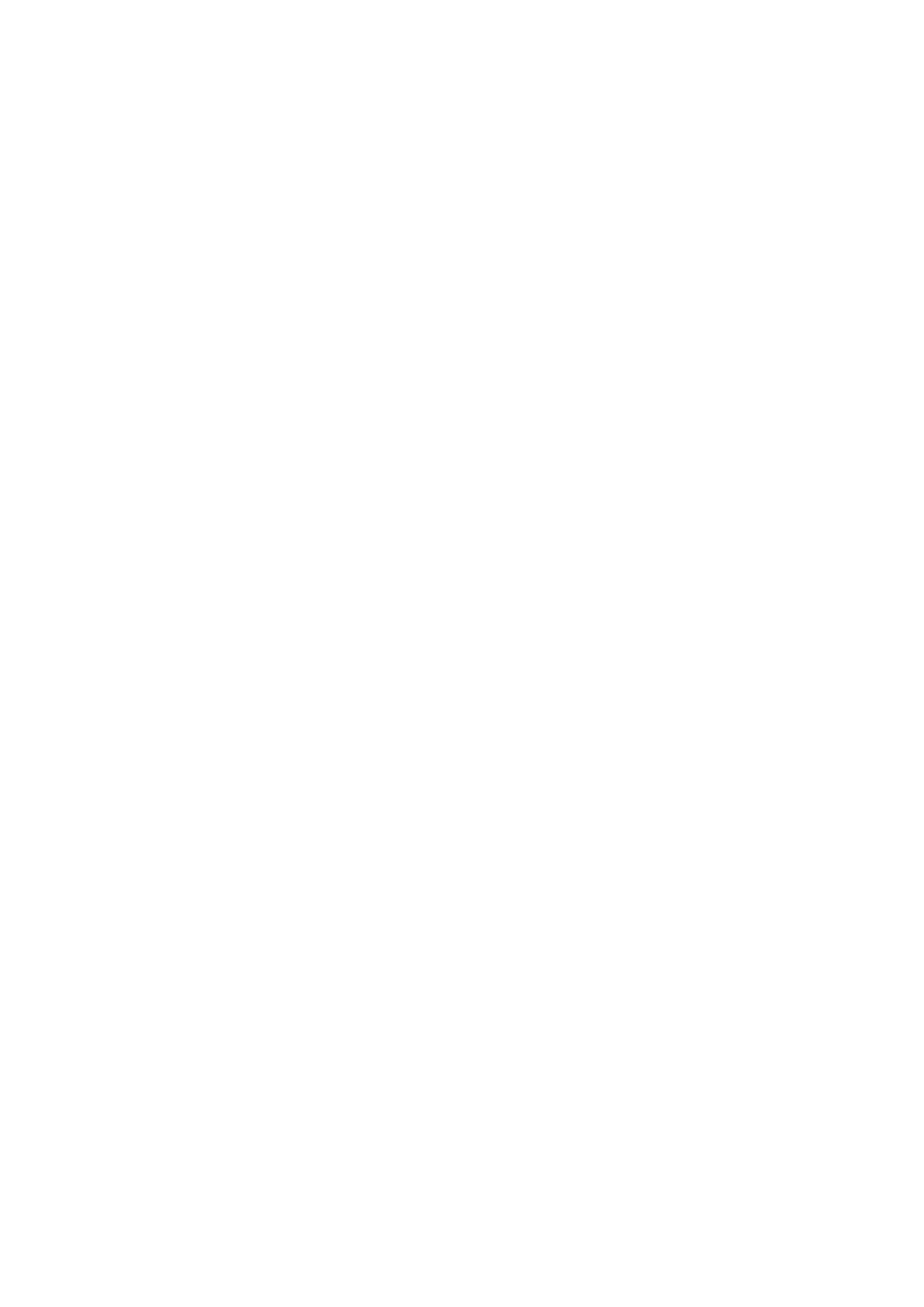| Croatia Open - Saturday<br>33rd International Rowing Regata | 9.4.2016         |                  |                                                 |                          |
|-------------------------------------------------------------|------------------|------------------|-------------------------------------------------|--------------------------|
| <b>Jarun</b>                                                |                  |                  |                                                 | <b>Race: 16</b>          |
| Start 94<br>16:20                                           |                  |                  |                                                 | <b>Final A</b><br>2x JWB |
|                                                             | <b>CODE</b>      | <b>CLUB</b>      | <b>CREW</b>                                     |                          |
| 1                                                           | NAU - KP         | Nautilus - Koper | Laura Kovačić, Ema Mihič                        |                          |
| 2                                                           | FVG <sub>2</sub> |                  | Friuli Venezia Giulia Gaia Grbec, Luci Pizzamus |                          |
| 3                                                           | IKT <sub>1</sub> | Iktus            | Arija Cvitanović, Ozana Prisuda                 |                          |
| 4                                                           | LJUB             | Ljubljanica      | Pia Potočnik, Isabela Šarec Tobias              |                          |

Croatia Talia Kovačić, Katarina Vučina

6 FVG1 Friuli Venezia Giulia Martina Pellizzari, Camilla Andiloro

5 CRO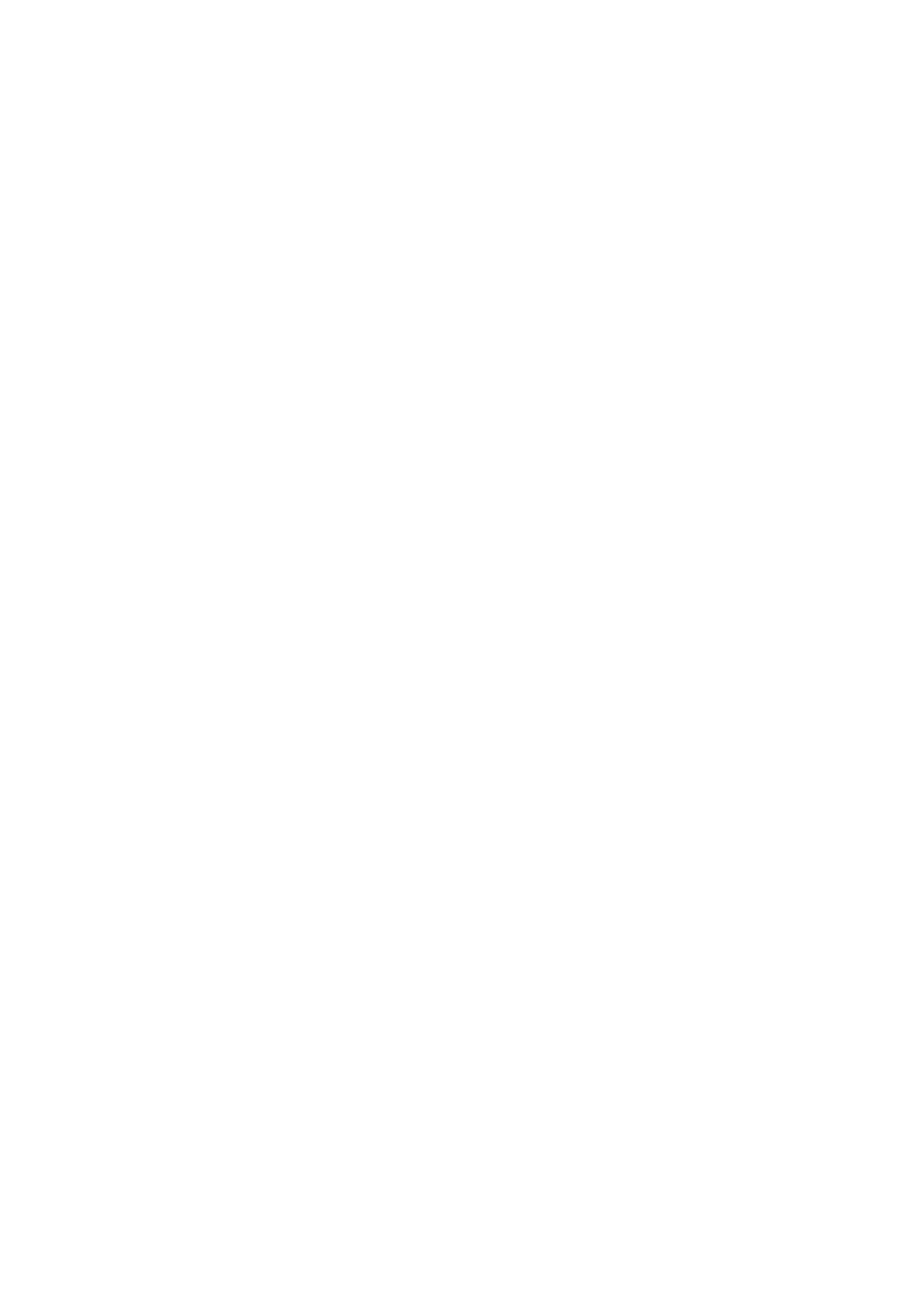| Croatia Open - Saturday<br>33rd International Rowing Regata | 9.4.2016    |                              |                                       |                          |
|-------------------------------------------------------------|-------------|------------------------------|---------------------------------------|--------------------------|
| Jarun                                                       |             | <b>Race: 17</b>              |                                       |                          |
| Start 95<br>16:25                                           |             |                              |                                       | <b>Final B</b><br>2x JMA |
| LANE                                                        | <b>CODE</b> | <b>CLUB</b>                  | <b>CREW</b>                           |                          |
| 1                                                           | <b>NEP</b>  | Neptun                       | Mato Tikvica, Patrik Papac            |                          |
| 2                                                           | <b>SGTN</b> | <b>SGT Nautica</b>           | Enrico Secoli, Andrea Starz           |                          |
| 3                                                           | TUR1        | Turkish Rowing<br>Federation | Ahmet Ensar Yildirim, Bilal Karademir |                          |
| 4                                                           | LIA/STA     | LIA Wien/ Staw               | Leopold Weisinger, Benedikt Neppl     |                          |
| 5                                                           | <b>KOR</b>  | Korana                       | Josip Grgurić, Mislav Cindrić         |                          |

Ottensheim Matthias Lindorfer, Lorenz Ludovfer

6 OTH1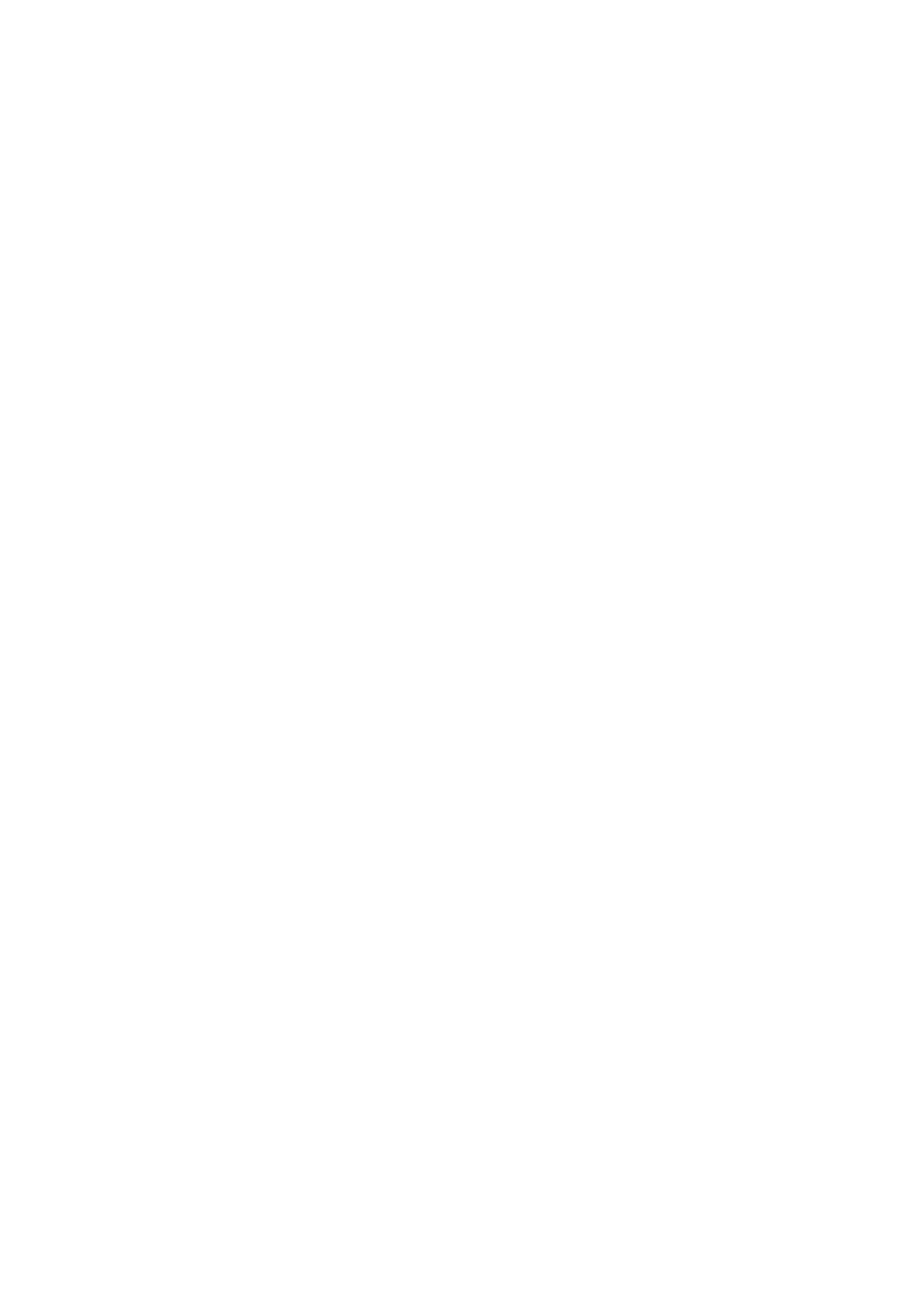| Jarun             |                  |                                      |                                  | <b>Race: 17</b>          |
|-------------------|------------------|--------------------------------------|----------------------------------|--------------------------|
| Start 96<br>16:30 |                  |                                      |                                  | <b>Final A</b><br>2x JMA |
| LANE              | <b>CODE</b>      | <b>CLUB</b>                          | <b>CREW</b>                      |                          |
| 1                 | DAN <sub>1</sub> | <b>Danubius</b>                      | Đorđe Urukalo, Dimitrije Ibročić |                          |
| $\overline{2}$    | EST <sub>3</sub> | Estonian Rowing<br>Federation        | Bertty Murm, Tristan Lasn        |                          |
| 3                 | OTH <sub>2</sub> | Ottensheim                           | Jakob Stadler, Patrick Laggner   |                          |
| 4                 | EST <sub>2</sub> | <b>Estonian Rowing</b><br>Federation | Ander Koppel, Rain Harjus        |                          |
| 5                 | <b>SVK</b>       | Slovak Rowing<br>Federation          | Adam Štiffel, Jakub Popelka      |                          |
| 6                 | TUR <sub>2</sub> | Turkish Rowing<br>Federation         | Ömer Öner, Derviş Kemal Özdemir  |                          |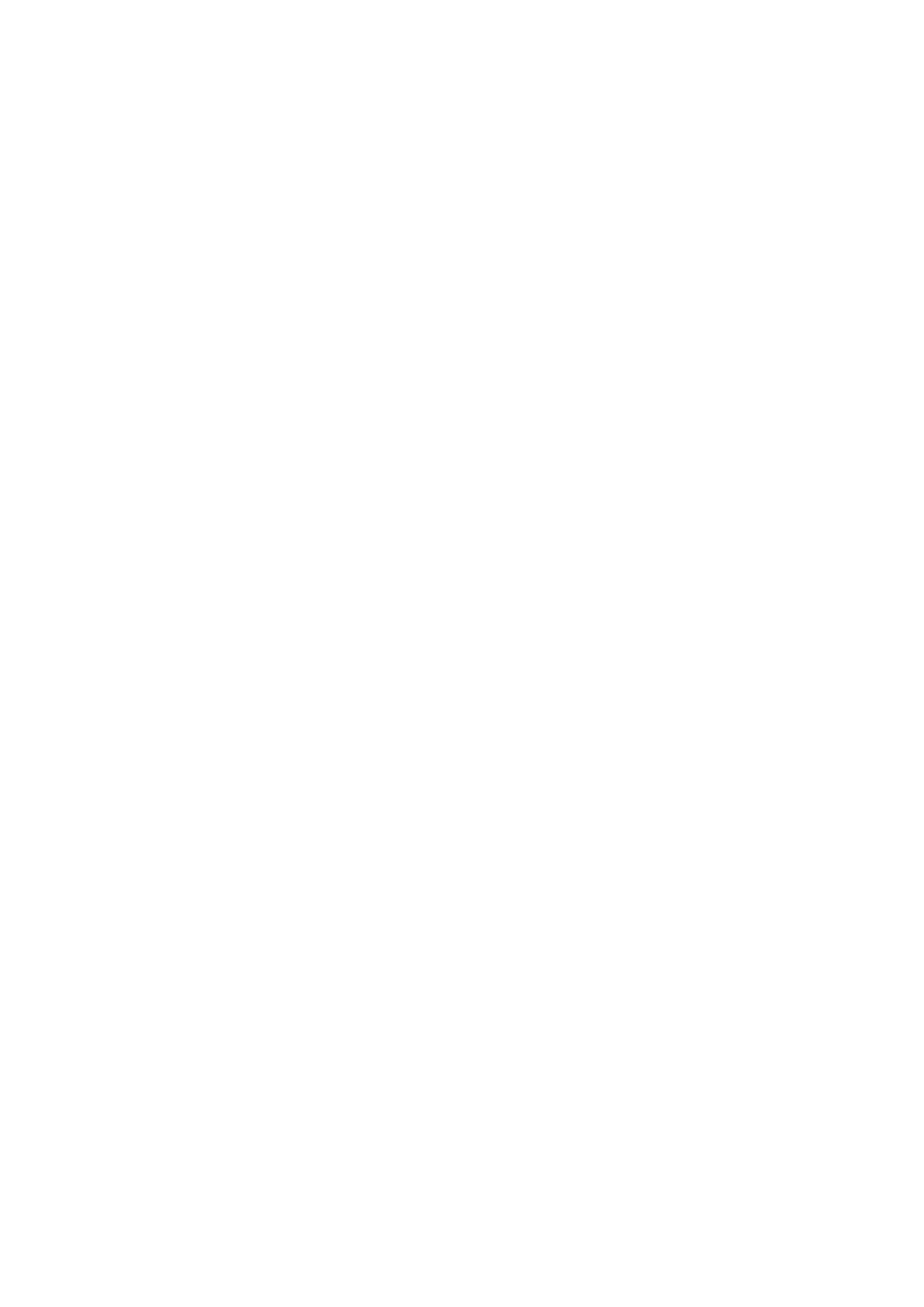6 NAU - KP

| lаı<br>۱<br>н |  |
|---------------|--|
|               |  |

Start 97 **Final B 16:35 1x SWB LANE CODE CLUB CREW** 1 EST4 2 EST3 3 MED 4 ARF1 5 DEM1 Austrian Rowing strian Rowing<br>Federation Helene Schonthaler Dravske elektrane Manica Abramenko Estonian Rowing tonian Rowing<br>Federation Mora Kuutus Estonian Rowing Maarja-Liis Salumae Medulin Marina Kaić

Nautilus - Koper Tjaša Vezovnik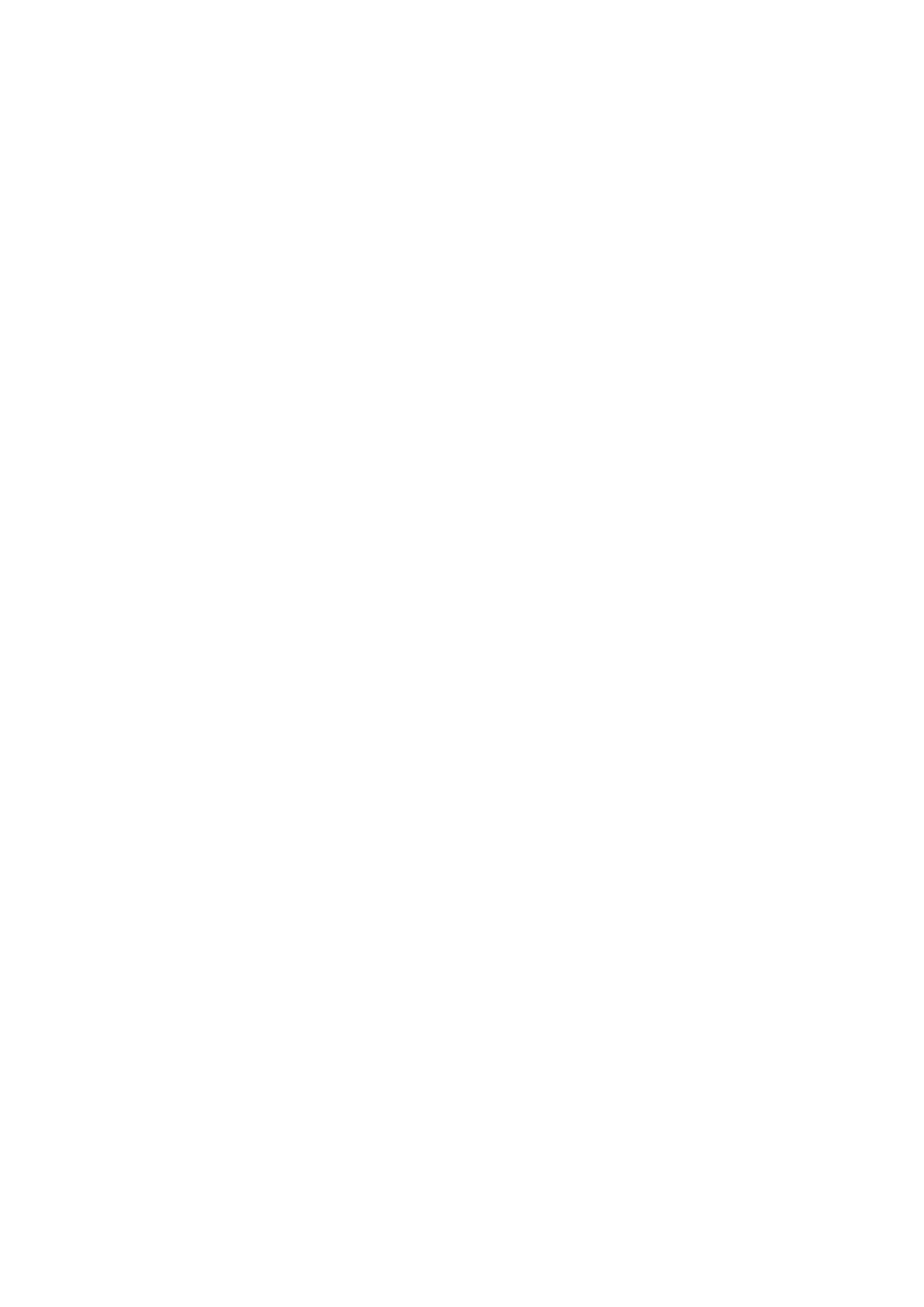6 SGTN SGT Nautica

| Jarun             |                  | <b>331 YELGE HALIOHAL ROWHIY REGALA</b> |                            |             | <b>Race: 18</b>          |
|-------------------|------------------|-----------------------------------------|----------------------------|-------------|--------------------------|
| Start 98<br>16:40 |                  |                                         |                            |             | <b>Final A</b><br>1x SWB |
| LANE              | CODE.            | <b>CLUB</b>                             |                            | <b>CREW</b> |                          |
|                   | DEM <sub>2</sub> | Dravske elektrane<br>Maribor            | Valentina Alicia Miklavčić |             |                          |

Elenora Denich

| 2 | EST <sub>1</sub> | Estonian Rowing<br>Federation | Erli Mat           |
|---|------------------|-------------------------------|--------------------|
| 3 | <b>DAN</b>       | Danubius                      | Milica Slijepčević |
| 4 | ALB              | Albatros                      | Anja Manoutschehri |
| 5 | MLA              | <b>Mladost</b>                | Valentina Plejić   |
|   |                  |                               |                    |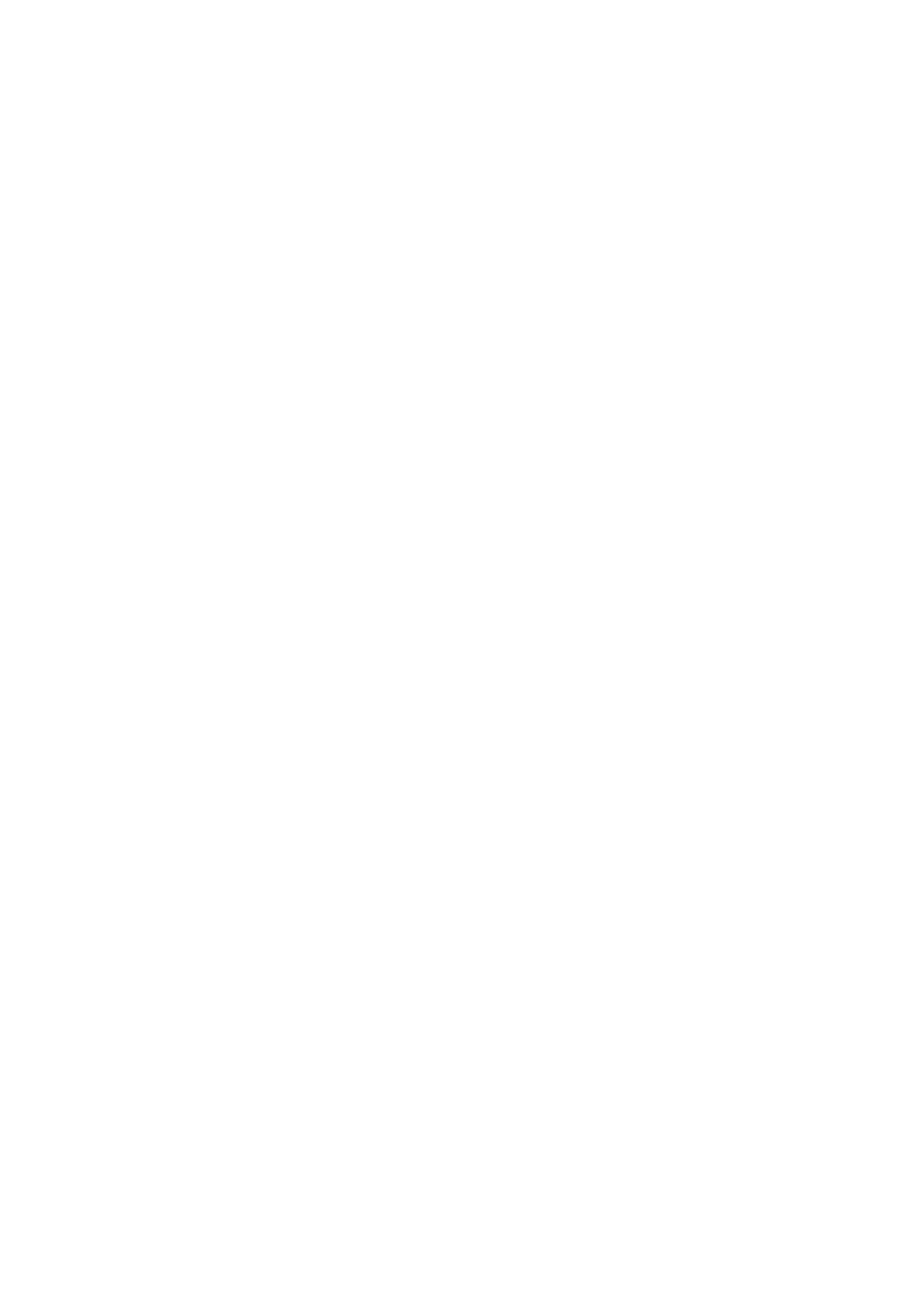## **Croatia Open - Saturday 9.4.2016 33rd International Rowing Regata Jarun Race: 19**

|  | гaг | Т | ı |
|--|-----|---|---|
|  |     |   |   |

6 TUR1

Turkish Rowing

Start 99 **Final A 16:45 2- SWA-JWA LANE CODE CLUB CREW** 1 TRE1 2 TUR3 3 TUR2 4 TRE2 5 EST Trešnjevka Julia Ivy McCullough, Bruna Milinović Estonian Rowing Liisu Mitt, Jessika Scholz Trešnjevka Valeria Glogolja, Victoria Glogolja Turkish Rowing Ayşe Ece Artan, Sedef Özalp Turkish Rowing Irkish Rowing<br>Federation Irem Bulut, Ayşenur Yilmaz

Elif Sagçolak, Berre Baltaoglu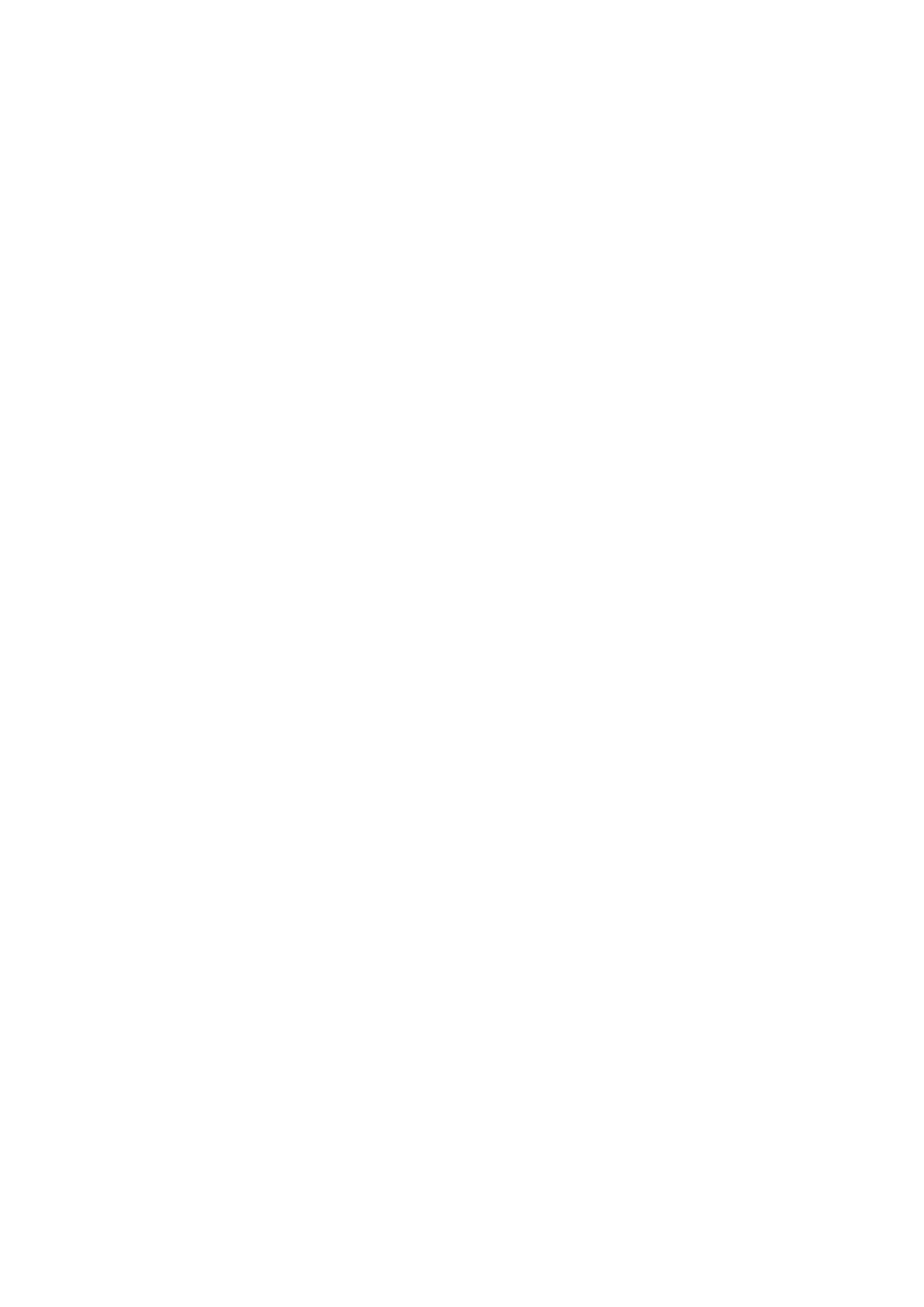## **Croatia Open - Saturday 9.4.2016 33rd International Rowing Regata Jarun Race: 20**

| ۰, | .,<br>. .<br>×<br>۰. | × | × |
|----|----------------------|---|---|
|    |                      |   |   |

| Start 100      |             |                       | <b>Final A</b>                                                                                                                                               |
|----------------|-------------|-----------------------|--------------------------------------------------------------------------------------------------------------------------------------------------------------|
| 16:50          |             |                       | 8+ SM-STUD                                                                                                                                                   |
|                | CODE        | <b>CLUB</b>           | <b>CREW</b>                                                                                                                                                  |
| 1              | ML/IK/JA    | Mladost/ Iktus /Jarun | Marijan Košar, Drazen Sudić, Luka Biondić, Boris Cetinić,<br>Branko Jovanovac, Ivan Boras, Hrvoje Sabljić, Mario Rogulj,<br>Sanja Kujundžić                  |
| $\overline{2}$ | <b>PMF</b>  | Prirod-Mat. Fakultet  | Arian Ivec, Mislav Abramović, David Jajčanin, Marko Markežić,<br>Marin Volarić, Ivan Miošić, Krešimir Kavčić, Zvonimir Boban,<br>Ela Gračan                  |
| 3              | <b>VSZ</b>  | Mladost/ Jarun        | Tin Trucek, Lovro Anzulović, Tomislav Čanić, Nikša Demović,<br>Karlo Bilić, Marin Mašina, Tin Nemčić, Tomislav Šain, Noah<br>Kordić                          |
| 4              | <b>SST</b>  | Sveučilište Split     |                                                                                                                                                              |
| 5              | <b>CRO</b>  | Croatia               | Damir Jakelić, Zvonimir Borbaš, Dinko Tvrtković, Marin<br>Mašina, Karlo Bilić, Mladen Janković, Goran Mihovilović,<br>Zdravko Anđel, Danny Prelog            |
| 6              | <b>MEDF</b> | Medicinski fakultet   | Frane Markulić, Vitorio Perić, Dominik Draženović, Andrija<br>Agejev, Zvonimr Begić, Ivan Perković, Filip Lončarić, Vedran<br>Radonić                        |
| $\overline{7}$ | <b>SGTN</b> | <b>SGT Nautica</b>    | Andrea Milos, Sebastiano Panteca, Stefano Morosinato, Luca<br>Giurevich, Andrea Starz, Enrico Secoli, Federico Menis,<br>Stefano Donat, Pierpaolo Calligaris |
| 8              | MLA/JAR     | Mladost/ Jarun        | Rikardo Grzunov, Darko Zibar, Goran Nuskern, Kerim Mujkić, Hrvoje Markota, Igor Mandić, a                                                                    |